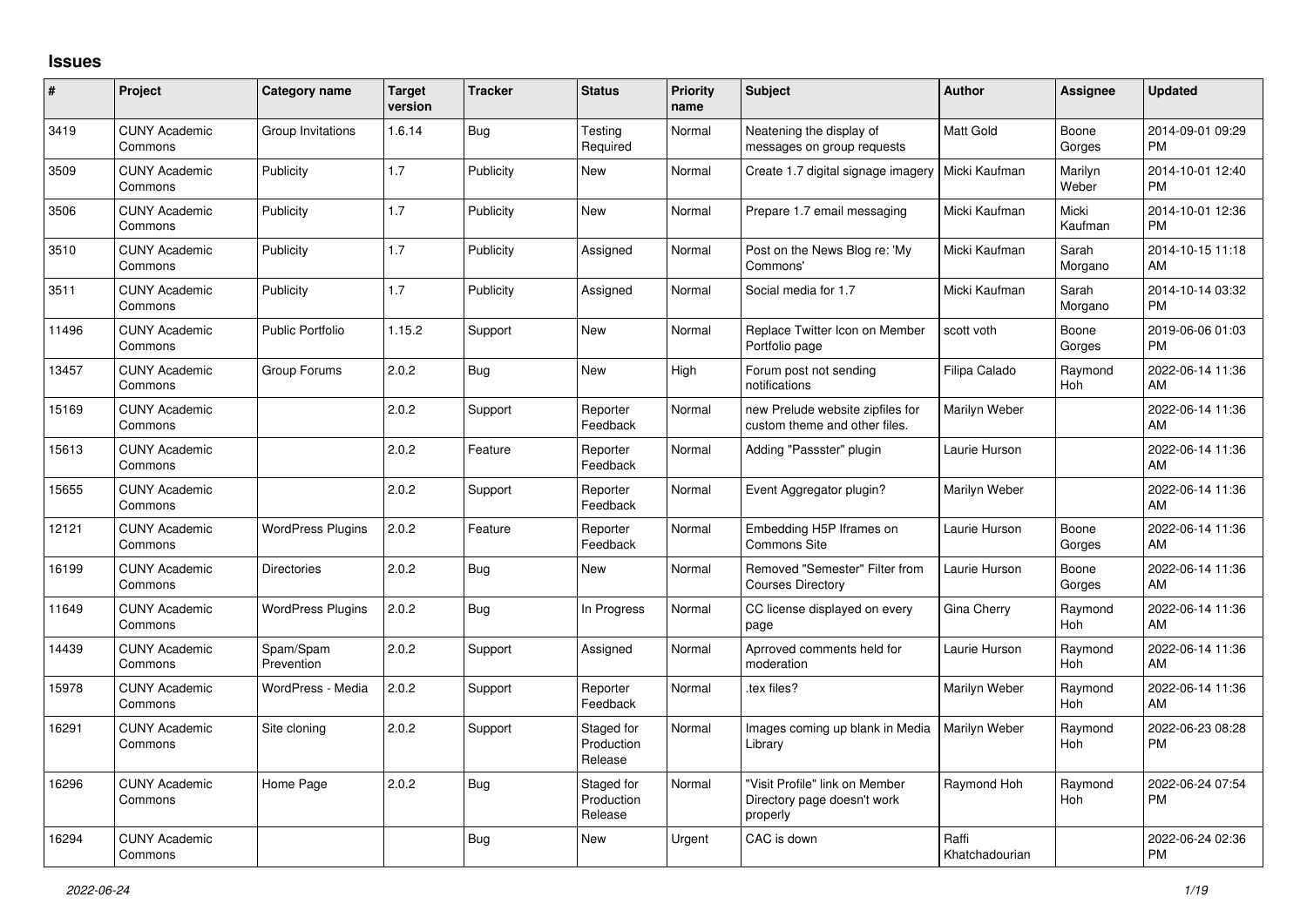| #     | Project                                                                 | <b>Category name</b>     | <b>Target</b><br>version | <b>Tracker</b> | <b>Status</b>        | <b>Priority</b><br>name | <b>Subject</b>                                                       | Author                  | <b>Assignee</b>     | <b>Updated</b>                |
|-------|-------------------------------------------------------------------------|--------------------------|--------------------------|----------------|----------------------|-------------------------|----------------------------------------------------------------------|-------------------------|---------------------|-------------------------------|
| 15685 | <b>CUNY Academic</b><br>Commons                                         |                          |                          | Support        | New                  | High                    | problem with chrome?                                                 | Marilyn Weber           |                     | 2022-04-25 03:40<br><b>PM</b> |
| 14784 | <b>CUNY Academic</b><br>Commons                                         |                          |                          | Support        | Reporter<br>Feedback | Normal                  | User report of logo problem when<br>using Customizer theme           | Marilyn Weber           |                     | 2021-09-17 10:25<br>AM        |
| 14792 | <b>CUNY Academic</b><br>Commons                                         |                          |                          | Bug            | <b>New</b>           | Normal                  | Inconsistent email notifications<br>from gravity forms               | Raffi<br>Khatchadourian |                     | 2021-10-04 01:50<br><b>PM</b> |
| 14936 | <b>CUNY Academic</b><br>Commons                                         |                          |                          | Bug            | New                  | Normal                  | Commons websites blocked by<br>SPS campus network                    | Laurie Hurson           |                     | 2021-11-03 03:57<br><b>PM</b> |
| 14940 | <b>CUNY Academic</b><br>Commons                                         |                          |                          | <b>Bug</b>     | <b>New</b>           | Normal                  | Discrepancy between Commons<br>profile "sites" and actual # of sites | Laurie Hurson           |                     | 2021-11-08 11:09<br>AM        |
| 15045 | <b>CUNY Academic</b><br>Commons                                         |                          |                          | Support        | <b>New</b>           | Normal                  | no result for KCeL in the search<br>box on the commons               | Marilyn Weber           |                     | 2021-12-10 11:29<br>AM        |
| 15260 | <b>CUNY Academic</b><br>Commons                                         |                          |                          | Support        | Reporter<br>Feedback | Normal                  | Diacritical markings   European<br><b>Stages</b>                     | Marilyn Weber           |                     | 2022-02-04 08:16<br>AM        |
| 15370 | <b>CUNY Academic</b><br>Commons                                         |                          |                          | Support        | Reporter<br>Feedback | Normal                  | All-in-One Event Calendar?                                           | Marilyn Weber           |                     | 2022-02-17 11:03<br>AM        |
| 15565 | <b>CUNY Academic</b><br>Commons                                         |                          |                          | Support        | <b>New</b>           | Normal                  | Events - send updates to an email<br>listserv                        | Marilyn Weber           |                     | 2022-03-10 01:06<br><b>PM</b> |
| 15757 | <b>CUNY Academic</b><br>Commons                                         |                          |                          | Bug            | <b>New</b>           | Normal                  | Members # do not match                                               | Laurie Hurson           |                     | 2022-03-30 04:52<br><b>PM</b> |
| 16099 | <b>CUNY Academic</b><br>Commons                                         |                          |                          | Support        | Reporter<br>Feedback | Normal                  | request for Newsletter Glue                                          | Marilyn Weber           |                     | 2022-05-13 12:14<br><b>PM</b> |
| 16255 | <b>CUNY Academic</b><br>Commons                                         | WordPress (misc)         |                          | <b>Bug</b>     | New                  | Normal                  | Need to define 'MULTISITE'<br>constant in wp-config.php              | Raymond Hoh             |                     | 2022-06-19 09:31<br>AM        |
| 16290 | <b>CUNY Academic</b><br>Commons                                         |                          |                          | Feature        | Reporter<br>Feedback | Normal                  | Add Table Of Contents Block<br>plug-in                               | Raffi<br>Khatchadourian |                     | 2022-06-24 10:26<br>AM        |
| 11968 | JustPublics@365<br>MediaCamp                                            |                          |                          | Feature        | <b>New</b>           | Normal                  | Nanoscience Retractable Display<br>Unit                              | Donald Cherry           | Bonnie<br>Eissner   | 2021-02-19 08:50<br>AM        |
| 14908 | <b>CUNY Academic</b><br>Commons                                         | Performance              |                          | <b>Bug</b>     | <b>New</b>           | Normal                  | Stale object cache on cdev                                           | Raymond Hoh             | Boone<br>Gorges     | 2021-12-07 09:45<br>AM        |
| 15767 | <b>CUNY Academic</b><br>Commons                                         | WordPress (misc)         |                          | Support        | <b>New</b>           | Normal                  | Site loading slowly                                                  | scott voth              | Boone<br>Gorges     | 2022-04-04 08:56<br><b>PM</b> |
| 12062 | AD/O365 Transition<br>from NonMatric to<br><b>Matriculated Students</b> |                          |                          | Feature        | In Progress          | Normal                  | create solution and console<br>project                               | Emilio Rodriguez        | Emilio<br>Rodriguez | 2019-11-12 03:56<br><b>PM</b> |
| 2573  | <b>NYCDH Community</b><br>Site                                          |                          |                          | Feature        | Reporter<br>Feedback | Normal                  | Add dh nyc twitter list feed to site                                 | <b>Mark Newton</b>      | Matt Gold           | 2013-05-16 11:42<br><b>PM</b> |
| 15516 | <b>CUNY Academic</b><br>Commons                                         | <b>WordPress Plugins</b> |                          | Bug            | Reporter<br>Feedback | Normal                  | Can't publish or save draft of post<br>on wordpress.com              | Raffi<br>Khatchadourian | Raymond<br>Hoh      | 2022-03-02 05:52<br><b>PM</b> |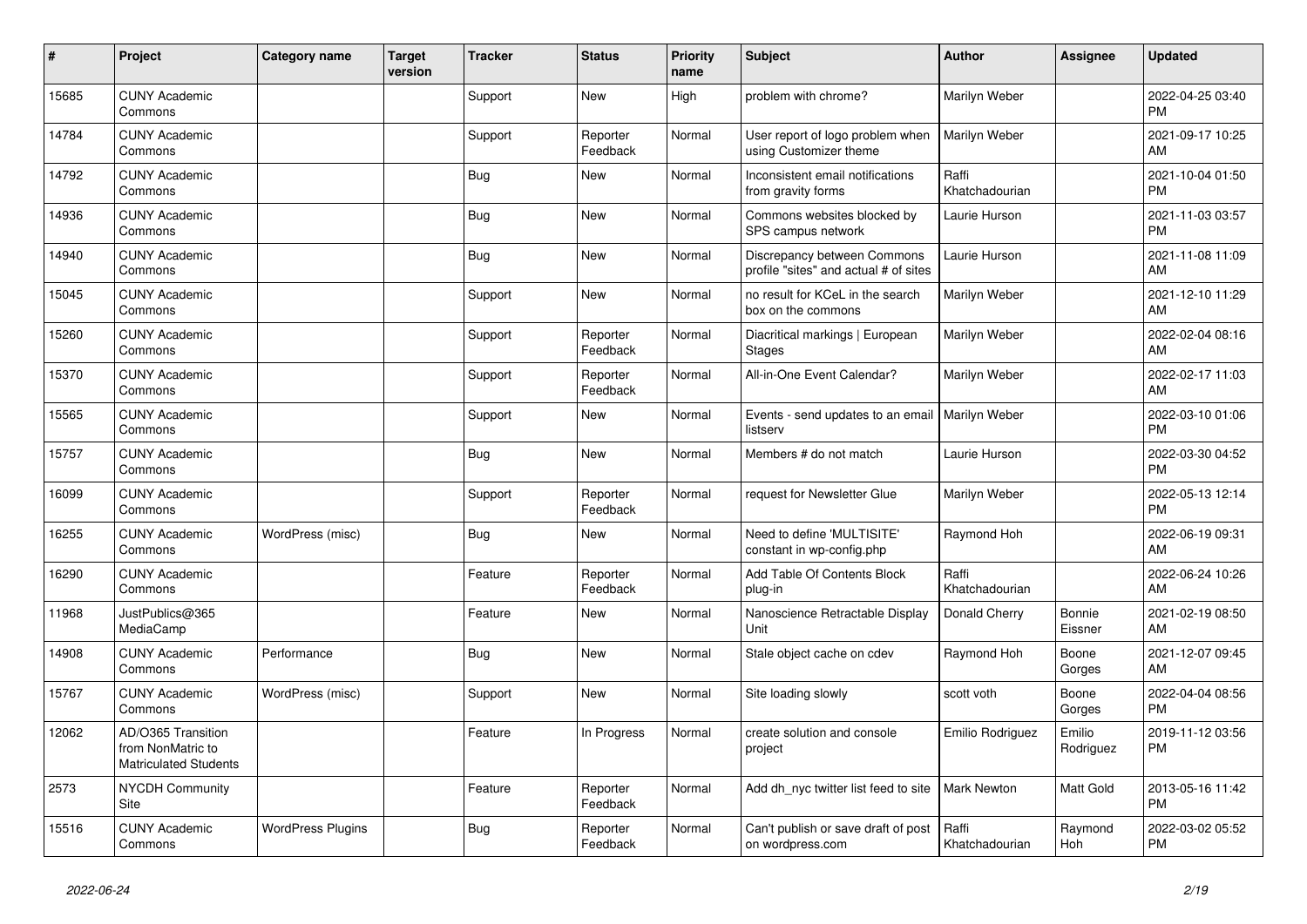| #     | Project                         | Category name                  | <b>Target</b><br>version | <b>Tracker</b> | <b>Status</b>        | <b>Priority</b><br>name | <b>Subject</b>                                                         | <b>Author</b>       | <b>Assignee</b>       | <b>Updated</b>                |
|-------|---------------------------------|--------------------------------|--------------------------|----------------|----------------------|-------------------------|------------------------------------------------------------------------|---------------------|-----------------------|-------------------------------|
| 16110 | <b>CUNY Academic</b><br>Commons |                                |                          | Support        | Reporter<br>Feedback | Normal                  | remove Creative Commons<br>license from pages?                         | Marilyn Weber       | Raymond<br>Hoh        | 2022-05-17 06:11<br><b>PM</b> |
| 16177 | <b>CUNY Academic</b><br>Commons | Reply By Email                 |                          | Bug            | New                  | Normal                  | Switch to Inbound mode for RBE                                         | Raymond Hoh         | Raymond<br>Hoh        | 2022-05-30 04:32<br><b>PM</b> |
| 16245 | <b>CUNY Academic</b><br>Commons | WordPress (misc)               |                          | <b>Bug</b>     | Reporter<br>Feedback | Normal                  | Save Button missing on<br>WordPress Profile page                       | scott voth          | Raymond<br>Hoh        | 2022-06-16 03:09<br>РM        |
| 2571  | <b>NYCDH Community</b><br>Site  |                                |                          | Feature        | Assigned             | Normal                  | Add Google custom search box to<br>homepage                            | <b>Mark Newton</b>  | Raymond<br>Hoh        | 2013-05-18 07:49<br>PM        |
| 2574  | <b>NYCDH Community</b><br>Site  |                                |                          | Feature        | Assigned             | Normal                  | Add Way to Upload Files to<br>Groups                                   | Mark Newton         | Raymond<br><b>Hoh</b> | 2013-05-18 07:46<br><b>PM</b> |
| 8992  | <b>NYCDH Community</b><br>Site  |                                |                          | Bug            | Assigned             | Normal                  | Multiple RBE error reports                                             | Matt Gold           | Raymond<br>Hoh        | 2017-12-11 05:43<br>РM        |
| 2576  | <b>NYCDH Community</b><br>Site  |                                |                          | Bug            | Hold                 | Low                     | Test Next Button in Javascript<br><b>Tutorial Under Activities</b>     | <b>Mark Newton</b>  | Alex Gil              | 2013-05-18 02:55<br><b>PM</b> |
| 2577  | <b>NYCDH Community</b><br>Site  |                                |                          | Feature        | Assigned             | Low                     | Investigate Potential to Add Links<br>to the Forum                     | <b>Mark Newton</b>  | Alex Gil              | 2013-05-16 09:40<br><b>PM</b> |
| 2618  | <b>NYCDH Community</b><br>Site  |                                |                          | <b>Bug</b>     | Assigned             | Low                     | Mark blogs as spam when created   Matt Gold<br>by users marked as spam |                     | Boone<br>Gorges       | 2013-06-09 11:38<br><b>PM</b> |
| 15883 | <b>CUNY Academic</b><br>Commons |                                | 2.1.0                    | Feature        | New                  | Normal                  | Release BPGES update                                                   | <b>Boone Gorges</b> | Boone<br>Gorges       | 2022-05-26 10:39<br>AM        |
| 13891 | <b>CUNY Academic</b><br>Commons | Internal Tools and<br>Workflow | 2.1.0                    | Feature        | New                  | Normal                  | Migrate automated linting to<br>GitHub Actions                         | Boone Gorges        | Jeremy Felt           | 2022-05-26 10:45<br>AM        |
| 15194 | <b>CUNY Academic</b><br>Commons | Internal Tools and<br>Workflow | 2.1.0                    | Feature        | New                  | Normal                  | PHPCS sniff for un-restored<br>switch_to_blog() calls                  | Boone Gorges        | Jeremy Felt           | 2022-05-26 10:45<br>AM        |
| 13946 | <b>CUNY Academic</b><br>Commons | <b>WordPress Plugins</b>       | 2.1.0                    | Support        | Assigned             | Normal                  | Custom Embed handler For<br>OneDrive files                             | scott voth          | Raymond<br>Hoh        | 2022-05-26 10:46<br>AM        |
| 10439 | <b>CUNY Academic</b><br>Commons | Design                         | 2.1.0                    | Design/UX      | New                  | Normal                  | Create Style Guide for Commons                                         | Sonja Leix          | Sara Cannon           | 2022-06-23 06:20<br>PM        |
| 370   | <b>CUNY Academic</b><br>Commons | Registration                   | Future<br>release        | Feature        | Assigned             | High                    | <b>Guest Accounts</b>                                                  | Matt Gold           | Matt Gold             | 2015-04-09 09:33<br><b>PM</b> |
| 5691  | <b>CUNY Academic</b><br>Commons | <b>Blogs (BuddyPress)</b>      | Future<br>release        | <b>Bug</b>     | Assigned             | High                    | Differing numbers on Sites display                                     | <b>Matt Gold</b>    | Raymond<br>Hoh        | 2016-06-13 01:37<br><b>PM</b> |
| 364   | <b>CUNY Academic</b><br>Commons | <b>WordPress Plugins</b>       | Future<br>release        | Feature        | New                  | Normal                  | <b>Bulletin Board</b>                                                  | Matt Gold           |                       | 2015-01-05 08:50<br><b>PM</b> |
| 5199  | <b>CUNY Academic</b><br>Commons | Social Paper                   | Future<br>release        | Feature        | New                  | Normal                  | add tables to the SP editor                                            | Marilyn Weber       |                       | 2016-10-24 11:27<br>AM        |
| 5205  | <b>CUNY Academic</b><br>Commons | Social Paper                   | Future<br>release        | Feature        | <b>New</b>           | Normal                  | Social Paper folders                                                   | Marilyn Weber       |                       | 2016-02-11 10:24<br>PM        |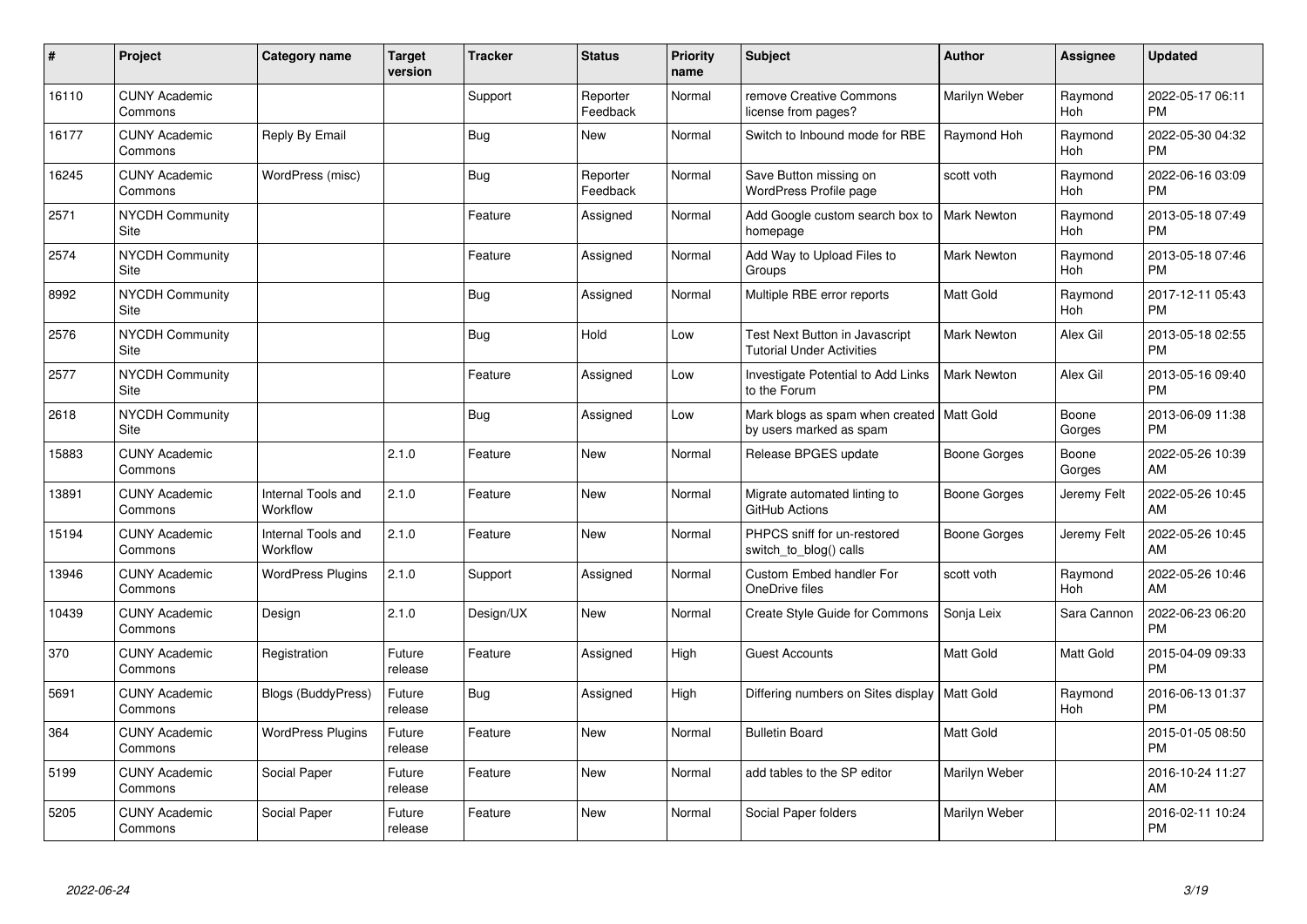| #     | Project                         | <b>Category name</b>       | <b>Target</b><br>version | <b>Tracker</b> | <b>Status</b>        | <b>Priority</b><br>name | Subject                                                                                                      | Author              | <b>Assignee</b> | <b>Updated</b>                |
|-------|---------------------------------|----------------------------|--------------------------|----------------|----------------------|-------------------------|--------------------------------------------------------------------------------------------------------------|---------------------|-----------------|-------------------------------|
| 5488  | <b>CUNY Academic</b><br>Commons | Social Paper               | Future<br>release        | <b>Bug</b>     | <b>New</b>           | Normal                  | Add a "last edited by" field to<br>Social Paper group directories                                            | <b>Boone Gorges</b> |                 | 2016-04-21 10:05<br>PM        |
| 5489  | <b>CUNY Academic</b><br>Commons | Social Paper               | Future<br>release        | Feature        | New                  | Normal                  | Asc/desc sorting for Social Paper<br>directories                                                             | <b>Boone Gorges</b> |                 | 2016-04-21 10:06<br><b>PM</b> |
| 5992  | <b>CUNY Academic</b><br>Commons | <b>Email Notifications</b> | Future<br>release        | Feature        | New                  | Normal                  | Changing the From line of<br>autogenerated blog emails                                                       | Marilyn Weber       |                 | 2018-09-27 05:19<br><b>PM</b> |
| 6332  | <b>CUNY Academic</b><br>Commons | WordPress (misc)           | Future<br>release        | Feature        | <b>New</b>           | Normal                  | Allow uploaded files to be marked<br>as private in an ad hoc way                                             | <b>Boone Gorges</b> |                 | 2016-10-17 11:41<br><b>PM</b> |
| 6755  | <b>CUNY Academic</b><br>Commons | WordPress (misc)           | Future<br>release        | Bug            | <b>New</b>           | Normal                  | Cannot Deactivate Plugin                                                                                     | Laura Kane          |                 | 2016-11-16 01:12<br><b>PM</b> |
| 9720  | <b>CUNY Academic</b><br>Commons | Authentication             | Future<br>release        | Feature        | New                  | Normal                  | The Commons should be an<br>oAuth provider                                                                   | <b>Boone Gorges</b> |                 | 2019-03-01 02:04<br><b>PM</b> |
| 10380 | <b>CUNY Academic</b><br>Commons | WordPress (misc)           | Future<br>release        | Feature        | In Progress          | Normal                  | Remove blacklisted plugins                                                                                   | <b>Boone Gorges</b> |                 | 2022-04-26 12:00<br><b>PM</b> |
| 11024 | <b>CUNY Academic</b><br>Commons | WordPress (misc)           | Future<br>release        | Bug            | <b>New</b>           | Normal                  | Subsites should not show "you<br>should update your .htaccess<br>now" notice after permalink<br>setting save | <b>Boone Gorges</b> |                 | 2019-01-28 01:35<br>PM        |
| 11131 | <b>CUNY Academic</b><br>Commons |                            | Future<br>release        | Feature        | Reporter<br>Feedback | Normal                  | <b>Image Annotation Plugins</b>                                                                              | Laurie Hurson       |                 | 2019-02-26 11:33<br>AM        |
| 11392 | <b>CUNY Academic</b><br>Commons |                            | Future<br>release        | Bug            | New                  | Normal                  | Migrate users away from<br><b>StatPress</b>                                                                  | <b>Boone Gorges</b> |                 | 2019-04-23 03:53<br><b>PM</b> |
| 11788 | <b>CUNY Academic</b><br>Commons | <b>WordPress Plugins</b>   | Future<br>release        | Support        | Reporter<br>Feedback | Normal                  | Plugin Request - Browse Aloud                                                                                | scott voth          |                 | 2019-09-24 08:42<br>AM        |
| 11843 | <b>CUNY Academic</b><br>Commons | WordPress (misc)           | Future<br>release        | Design/UX      | New                  | Normal                  | Tweaking the Gutenberg Editor<br>Interface                                                                   | Laurie Hurson       |                 | 2022-04-26 12:00<br>PM        |
| 11860 | <b>CUNY Academic</b><br>Commons | Registration               | Future<br>release        | Feature        | <b>New</b>           | Normal                  | <b>Ensure Students Are Aware They</b><br>Can Use Aliases At Registration                                     | scott voth          |                 | 2019-09-24 08:46<br>AM        |
| 12573 | <b>CUNY Academic</b><br>Commons | <b>WordPress Plugins</b>   | Future<br>release        | <b>Bug</b>     | <b>New</b>           | Normal                  | <b>CommentPress Core Issues</b>                                                                              | scott voth          |                 | 2020-03-24 04:32<br><b>PM</b> |
| 13048 | <b>CUNY Academic</b><br>Commons | Shortcodes and<br>embeds   | Future<br>release        | Feature        | New                  | Normal                  | Jupyter Notebooks support                                                                                    | <b>Boone Gorges</b> |                 | 2020-07-14 11:46<br>AM        |
| 13650 | <b>CUNY Academic</b><br>Commons | Group Library              | Future<br>release        | Feature        | New                  | Normal                  | Forum Attachments in Group<br>Library                                                                        | Laurie Hurson       |                 | 2021-11-19 12:30<br>PM        |
| 287   | <b>CUNY Academic</b><br>Commons | WordPress (misc)           | Future<br>release        | Feature        | Assigned             | Normal                  | Create troubleshooting tool for<br>account sign-up                                                           | Matt Gold           | Boone<br>Gorges | 2015-11-09 06:17<br>PM        |
| 377   | <b>CUNY Academic</b><br>Commons | BuddyPress (misc)          | Future<br>release        | Feature        | Assigned             | Normal                  | Like buttons                                                                                                 | Matt Gold           | Boone<br>Gorges | 2010-11-16 05:13<br><b>PM</b> |
| 435   | <b>CUNY Academic</b><br>Commons | BuddyPress (misc)          | Future<br>release        | Feature        | Assigned             | Normal                  | Include Avatar Images in Forum<br><b>Post Notification Emails</b>                                            | Matt Gold           | Boone<br>Gorges | 2010-12-08 12:40<br><b>PM</b> |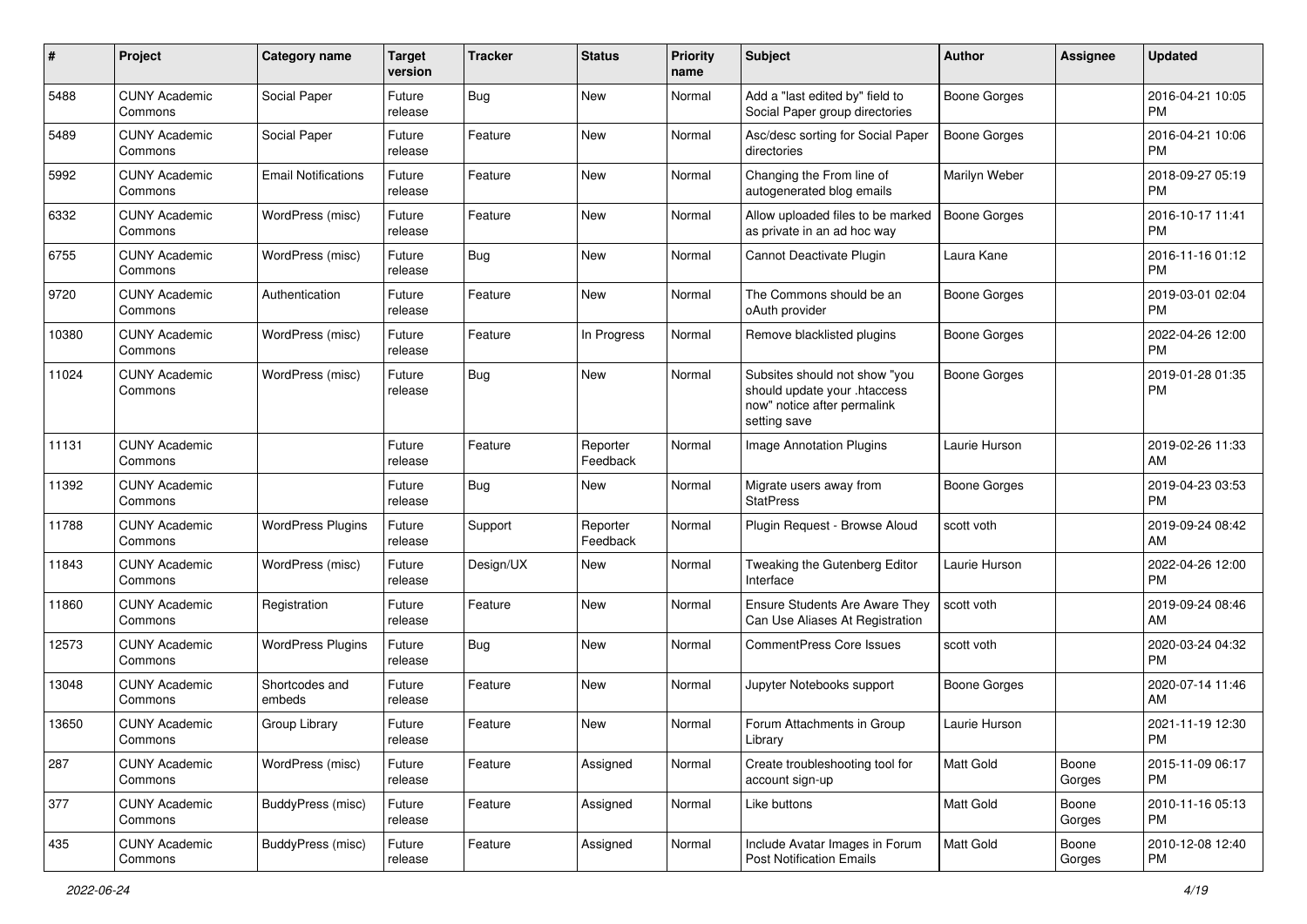| #    | Project                         | Category name            | <b>Target</b><br>version | <b>Tracker</b> | <b>Status</b> | <b>Priority</b><br>name | <b>Subject</b>                                                                 | <b>Author</b>       | Assignee        | <b>Updated</b>                |
|------|---------------------------------|--------------------------|--------------------------|----------------|---------------|-------------------------|--------------------------------------------------------------------------------|---------------------|-----------------|-------------------------------|
| 500  | <b>CUNY Academic</b><br>Commons | BuddyPress (misc)        | Future<br>release        | Feature        | Assigned      | Normal                  | <b>Export Group Data</b>                                                       | Matt Gold           | Boone<br>Gorges | 2010-12-19 12:09<br><b>PM</b> |
| 554  | <b>CUNY Academic</b><br>Commons | BuddyPress (misc)        | Future<br>release        | Feature        | Assigned      | Normal                  | Add Trackback notifications to<br>site-wide activity feed                      | <b>Matt Gold</b>    | Boone<br>Gorges | 2015-11-09 06:19<br><b>PM</b> |
| 585  | <b>CUNY Academic</b><br>Commons | Group Forums             | Future<br>release        | Feature        | Assigned      | Normal                  | Merge Forum Topics                                                             | Sarah Morgano       | Boone<br>Gorges | 2011-07-06 04:11<br><b>PM</b> |
| 599  | <b>CUNY Academic</b><br>Commons | BuddyPress (misc)        | Future<br>release        | Feature        | Assigned      | Normal                  | Consider adding rating plugins for<br>BuddyPress/BBPress                       | Matt Gold           | Boone<br>Gorges | 2011-08-22 06:50<br><b>PM</b> |
| 618  | <b>CUNY Academic</b><br>Commons | <b>BuddyPress Docs</b>   | Future<br>release        | Feature        | Assigned      | Normal                  | <b>BuddyPress Docs: export formats</b>                                         | <b>Boone Gorges</b> | Boone<br>Gorges | 2015-11-09 05:38<br><b>PM</b> |
| 635  | <b>CUNY Academic</b><br>Commons | BuddyPress (misc)        | Future<br>release        | Feature        | Assigned      | Normal                  | Big Blue Button -<br>Videoconferencing in Groups and<br><b>Blogs</b>           | <b>Matt Gold</b>    | Boone<br>Gorges | 2011-03-14 03:24<br><b>PM</b> |
| 658  | <b>CUNY Academic</b><br>Commons | <b>WordPress Plugins</b> | Future<br>release        | Feature        | Assigned      | Normal                  | Rebulid Sitewide Tag Suggestion                                                | <b>Matt Gold</b>    | Boone<br>Gorges | 2015-01-05 08:47<br><b>PM</b> |
| 1422 | <b>CUNY Academic</b><br>Commons | <b>BuddyPress Docs</b>   | Future<br>release        | Feature        | Assigned      | Normal                  | Make "created Doc" activity icons<br>non-mini                                  | Boone Gorges        | Boone<br>Gorges | 2015-11-09 05:48<br><b>PM</b> |
| 1460 | <b>CUNY Academic</b><br>Commons | Analytics                | Future<br>release        | Feature        | Assigned      | Normal                  | Update System Report                                                           | <b>Brian Foote</b>  | Boone<br>Gorges | 2015-11-09 06:13<br><b>PM</b> |
| 1508 | <b>CUNY Academic</b><br>Commons | WordPress (misc)         | Future<br>release        | Feature        | Assigned      | Normal                  | Share login cookies across<br>mapped domains                                   | <b>Boone Gorges</b> | Boone<br>Gorges | 2012-07-02 12:12<br><b>PM</b> |
| 1744 | <b>CUNY Academic</b><br>Commons | <b>BuddyPress Docs</b>   | Future<br>release        | Feature        | Assigned      | Normal                  | Spreadsheet-style Docs                                                         | <b>Boone Gorges</b> | Boone<br>Gorges | 2015-11-09 06:13<br>PM        |
| 1888 | <b>CUNY Academic</b><br>Commons | Home Page                | Future<br>release        | Feature        | Assigned      | Normal                  | Refactor BP MPO Activity Filter to<br>support proper pagination                | Sarah Morgano       | Boone<br>Gorges | 2014-05-01 07:11<br><b>PM</b> |
| 2523 | <b>CUNY Academic</b><br>Commons | <b>BuddyPress Docs</b>   | Future<br>release        | Feature        | Assigned      | Normal                  | Allow Users to Upload Images to<br><b>BP</b> Docs                              | <b>Matt Gold</b>    | Boone<br>Gorges | 2015-11-09 06:14<br><b>PM</b> |
| 2753 | <b>CUNY Academic</b><br>Commons | <b>Public Portfolio</b>  | Future<br>release        | Feature        | <b>New</b>    | Normal                  | Create actual actual tagification in<br>academic interests and other<br>fields | Micki Kaufman       | Boone<br>Gorges | 2015-01-05 08:52<br><b>PM</b> |
| 3002 | <b>CUNY Academic</b><br>Commons | Search                   | Future<br>release        | Feature        | Assigned      | Normal                  | Overhaul CAC search by using<br>external search appliance                      | <b>Boone Gorges</b> | Boone<br>Gorges | 2020-07-15 03:05<br><b>PM</b> |
| 3042 | <b>CUNY Academic</b><br>Commons | <b>Public Portfolio</b>  | Future<br>release        | Feature        | Assigned      | Normal                  | Browsing member interests                                                      | <b>Matt Gold</b>    | Boone<br>Gorges | 2015-03-21 09:04<br>PM        |
| 3193 | <b>CUNY Academic</b><br>Commons | Group Forums             | Future<br>release        | Feature        | Assigned      | Normal                  | bbPress 2.x dynamic roles and<br><b>RBE</b>                                    | Boone Gorges        | Boone<br>Gorges | 2014-09-30 01:30<br><b>PM</b> |
| 3220 | <b>CUNY Academic</b><br>Commons | <b>Public Portfolio</b>  | Future<br>release        | Feature        | Assigned      | Normal                  | Add indent/outdent option to<br>Formatting Buttons on Profile<br>Page          | <b>Matt Gold</b>    | Boone<br>Gorges | 2014-05-21 10:39<br><b>PM</b> |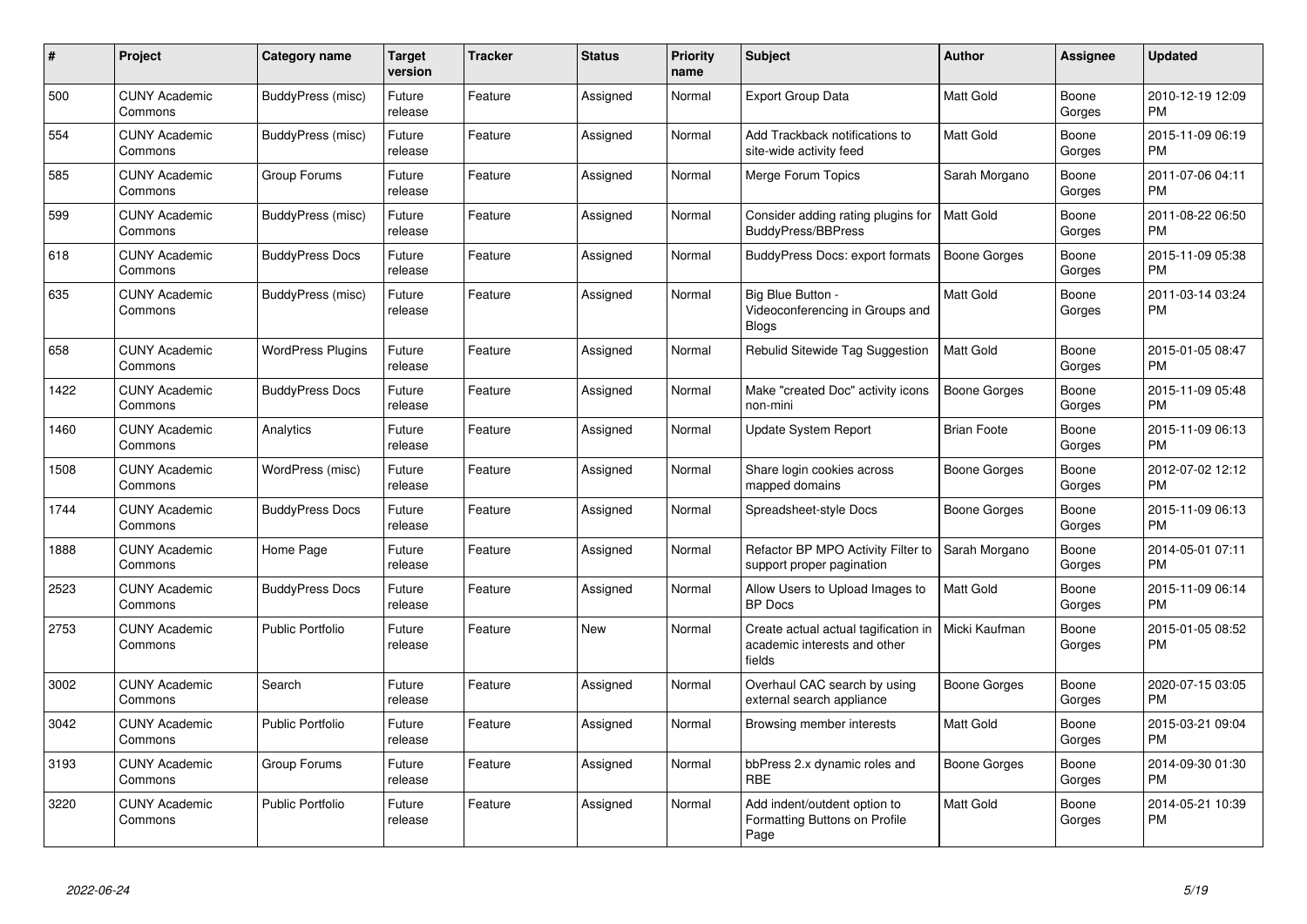| #    | Project                         | <b>Category name</b> | <b>Target</b><br>version | <b>Tracker</b> | <b>Status</b>        | <b>Priority</b><br>name | Subject                                                                                   | Author                  | <b>Assignee</b> | <b>Updated</b>                |
|------|---------------------------------|----------------------|--------------------------|----------------|----------------------|-------------------------|-------------------------------------------------------------------------------------------|-------------------------|-----------------|-------------------------------|
| 3308 | <b>CUNY Academic</b><br>Commons | Group Invitations    | Future<br>release        | Feature        | Assigned             | Normal                  | Allow members to rescind group<br>invitations                                             | <b>Matt Gold</b>        | Boone<br>Gorges | 2015-04-01 08:53<br><b>PM</b> |
| 3475 | <b>CUNY Academic</b><br>Commons | Events               | Future<br>release        | Feature        | Assigned             | Normal                  | Request to add plugin to<br>streamline room<br>booking/appointment booking                | Naomi Barrettara        | Boone<br>Gorges | 2014-12-01 05:14<br>PM        |
| 3580 | <b>CUNY Academic</b><br>Commons | Group Blogs          | Future<br>release        | Feature        | New                  | Normal                  | Multiple blogs per group                                                                  | <b>Boone Gorges</b>     | Boone<br>Gorges | 2018-02-20 02:02<br>PM        |
| 3759 | <b>CUNY Academic</b><br>Commons | WordPress (misc)     | Future<br>release        | Feature        | Assigned             | Normal                  | Review Interface for Adding Users   Matt Gold<br>to Blogs                                 |                         | Boone<br>Gorges | 2015-03-24 05:52<br>PM        |
| 3768 | <b>CUNY Academic</b><br>Commons | Public Portfolio     | Future<br>release        | Feature        | Assigned             | Normal                  | Institutions/Past positions on<br>public portfolios                                       | <b>Matt Gold</b>        | Boone<br>Gorges | 2018-04-23 10:44<br>AM        |
| 4053 | <b>CUNY Academic</b><br>Commons | Events               | Future<br>release        | Feature        | Assigned             | Normal                  | Create new tab for past events                                                            | <b>Matt Gold</b>        | Boone<br>Gorges | 2015-05-12 02:10<br><b>PM</b> |
| 4238 | <b>CUNY Academic</b><br>Commons | Events               | Future<br>release        | Feature        | Assigned             | Normal                  | Copy Events to Other Groups?                                                              | Matt Gold               | Boone<br>Gorges | 2015-07-02 10:08<br>AM        |
| 4481 | <b>CUNY Academic</b><br>Commons | Events               | Future<br>release        | Feature        | New                  | Normal                  | Group admins/mods should have<br>the ability to unlink an event from<br>the group         | <b>Boone Gorges</b>     | Boone<br>Gorges | 2017-04-24 03:53<br>PM        |
| 4592 | <b>CUNY Academic</b><br>Commons | Events               | Future<br>release        | Design/UX      | New                  | Normal                  | Event Creation - Venue Dropdown<br>Slow                                                   | Samantha Raddatz        | Boone<br>Gorges | 2015-09-14 04:56<br>PM        |
| 4903 | <b>CUNY Academic</b><br>Commons | Events               | Future<br>release        | Design/UX      | Assigned             | Normal                  | Improving visual appearance of<br>event calendars                                         | <b>Matt Gold</b>        | Boone<br>Gorges | 2016-10-13 11:51<br>AM        |
| 4980 | <b>CUNY Academic</b><br>Commons | Home Page            | Future<br>release        | Feature        | Assigned             | Normal                  | CAC Featured Content -- Adding<br>Randomization                                           | <b>Matt Gold</b>        | Boone<br>Gorges | 2016-12-12 03:01<br><b>PM</b> |
| 5182 | <b>CUNY Academic</b><br>Commons | Social Paper         | Future<br>release        | Design/UX      | New                  | Normal                  | "Publishing" a private paper on<br>social paper?                                          | Raffi<br>Khatchadourian | Boone<br>Gorges | 2016-10-13 04:12<br>PM        |
| 5234 | <b>CUNY Academic</b><br>Commons | Membership           | Future<br>release        | Feature        | Assigned             | Normal                  | Write Unconfirmed patch for WP                                                            | <b>Boone Gorges</b>     | Boone<br>Gorges | 2016-10-24 11:18<br>AM        |
| 5696 | <b>CUNY Academic</b><br>Commons | Events               | Future<br>release        | Feature        | Assigned             | Normal                  | Events Calendar - display options<br>/ calendar aggregation                               | <b>Matt Gold</b>        | Boone<br>Gorges | 2016-10-13 11:44<br>AM        |
| 6014 | <b>CUNY Academic</b><br>Commons | Publicity            | Future<br>release        | Publicity      | Reporter<br>Feedback | Normal                  | Google search listing                                                                     | Matt Gold               | Boone<br>Gorges | 2016-09-21 03:48<br><b>PM</b> |
| 7022 | <b>CUNY Academic</b><br>Commons | Announcements        | Future<br>release        | Bug            | New                  | Normal                  | Sitewide announcements should<br>be displayed on, and dismissable<br>from, mapped domains | Boone Gorges            | Boone<br>Gorges | 2018-03-22 10:18<br>AM        |
| 7663 | <b>CUNY Academic</b><br>Commons | Social Paper         | Future<br>release        | <b>Bug</b>     | New                  | Normal                  | Social Paper notifications not<br>formatted correctly on secondary<br>sites               | Boone Gorges            | Boone<br>Gorges | 2018-04-16 03:52<br>PM        |
| 7981 | <b>CUNY Academic</b><br>Commons | Social Paper         | Future<br>release        | <b>Bug</b>     | New                  | Normal                  | Social Paper comments should<br>not go to spam                                            | Luke Waltzer            | Boone<br>Gorges | 2018-04-16 03:52<br>PM        |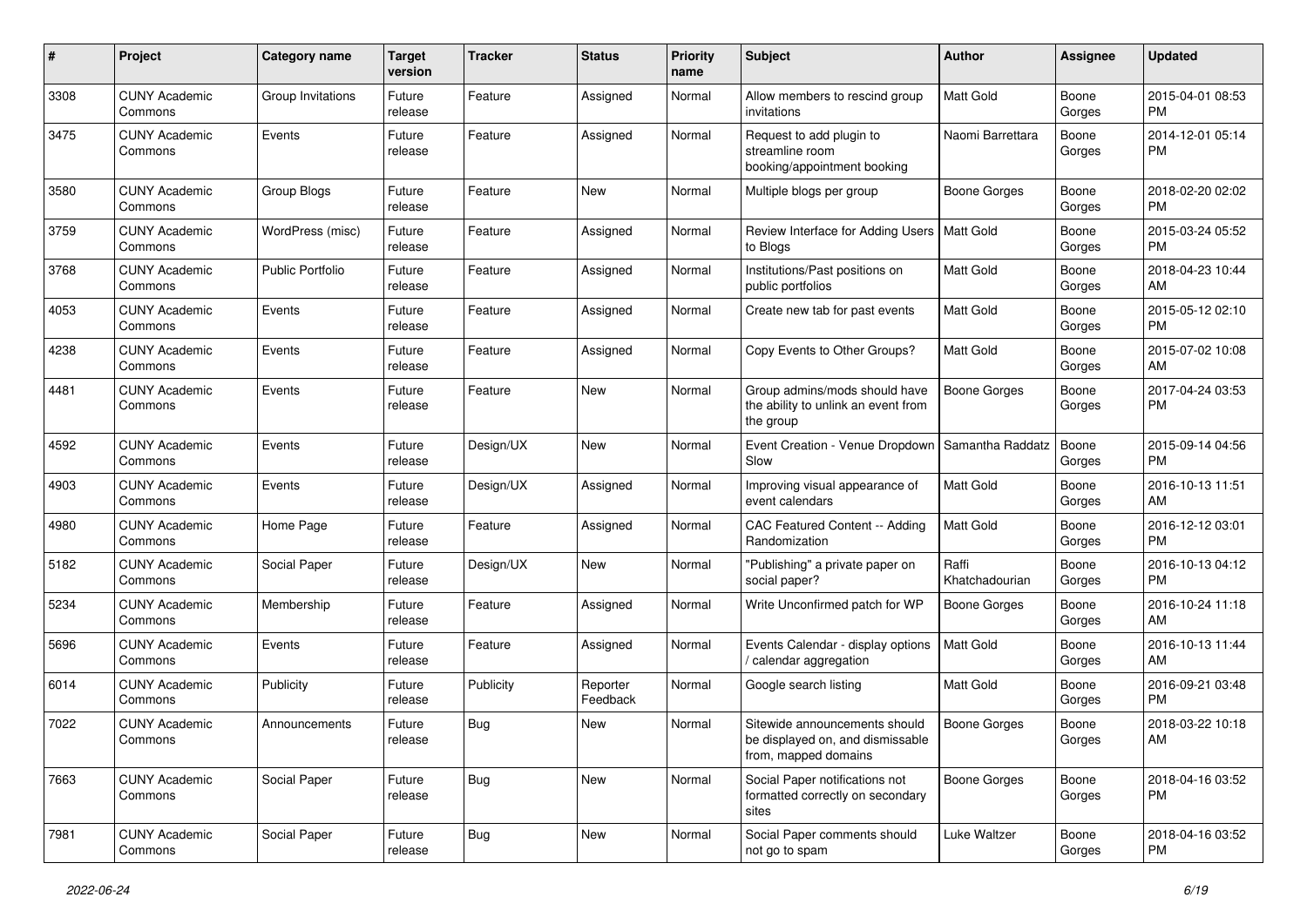| #     | Project                         | <b>Category name</b>       | <b>Target</b><br>version | <b>Tracker</b> | <b>Status</b>        | <b>Priority</b><br>name | Subject                                                                                    | Author              | <b>Assignee</b> | <b>Updated</b>                |
|-------|---------------------------------|----------------------------|--------------------------|----------------|----------------------|-------------------------|--------------------------------------------------------------------------------------------|---------------------|-----------------|-------------------------------|
| 8756  | <b>CUNY Academic</b><br>Commons | <b>Group Blogs</b>         | Future<br>release        | Feature        | Hold                 | Normal                  | Connect multiple blogs to one<br>group?                                                    | <b>Matt Gold</b>    | Boone<br>Gorges | 2017-09-30 10:42<br>AM        |
| 8835  | <b>CUNY Academic</b><br>Commons | Blogs (BuddyPress)         | Future<br>release        | Feature        | New                  | Normal                  | Extend cuny is shortlinks to sites                                                         | <b>Luke Waltzer</b> | Boone<br>Gorges | 2022-04-26 11:59<br>AM        |
| 8836  | <b>CUNY Academic</b><br>Commons | <b>Blogs (BuddyPress)</b>  | Future<br>release        | Feature        | Assigned             | Normal                  | Redesign site launch process                                                               | Matt Gold           | Boone<br>Gorges | 2019-10-03 02:49<br><b>PM</b> |
| 8900  | <b>CUNY Academic</b><br>Commons | Accessibility              | Future<br>release        | Feature        | Assigned             | Normal                  | Look into tools to enforce<br>accessibility in WP environment                              | <b>Matt Gold</b>    | Boone<br>Gorges | 2022-04-26 11:59<br>AM        |
| 8901  | <b>CUNY Academic</b><br>Commons | Accessibility              | Future<br>release        | Feature        | Assigned             | Normal                  | Theme analysis for accessibility                                                           | <b>Matt Gold</b>    | Boone<br>Gorges | 2022-04-26 11:59<br>AM        |
| 9207  | <b>CUNY Academic</b><br>Commons |                            | Future<br>release        | Support        | Reporter<br>Feedback | Normal                  | display dashboards made in<br>Tableau?                                                     | Marilyn Weber       | Boone<br>Gorges | 2018-04-10 10:42<br>AM        |
| 9211  | <b>CUNY Academic</b><br>Commons | <b>WordPress Plugins</b>   | Future<br>release        | Support        | Reporter<br>Feedback | Normal                  | Auto-Role Setting in Forum Plugin<br><b>Causing Some Confusion</b>                         | Luke Waltzer        | Boone<br>Gorges | 2018-03-13 11:44<br>AM        |
| 9289  | <b>CUNY Academic</b><br>Commons | <b>WordPress Plugins</b>   | Future<br>release        | Bug            | Reporter<br>Feedback | Normal                  | <b>Email Users Plugin</b>                                                                  | Laurie Hurson       | Boone<br>Gorges | 2018-10-24 12:34<br><b>PM</b> |
| 9895  | <b>CUNY Academic</b><br>Commons | Onboarding                 | Future<br>release        | Feature        | Assigned             | Normal                  | Add "Accept Invitation"<br>link/button/function to Group<br>and/or Site invitation emails? | Luke Waltzer        | Boone<br>Gorges | 2018-06-07 12:42<br><b>PM</b> |
| 9926  | <b>CUNY Academic</b><br>Commons | <b>WordPress Plugins</b>   | Future<br>release        | <b>Bug</b>     | <b>New</b>           | Normal                  | twitter-mentions-as-comments<br>cron jobs can run long                                     | Boone Gorges        | Boone<br>Gorges | 2018-10-24 12:34<br><b>PM</b> |
| 9947  | <b>CUNY Academic</b><br>Commons | <b>WordPress Plugins</b>   | Future<br>release        | Feature        | Reporter<br>Feedback | Normal                  | Install H5P quiz plugin                                                                    | <b>Matt Gold</b>    | Boone<br>Gorges | 2018-09-11 11:01<br>AM        |
| 10226 | <b>CUNY Academic</b><br>Commons | Courses                    | Future<br>release        | Feature        | New                  | Normal                  | Add "My Courses" to drop down<br>list                                                      | scott voth          | Boone<br>Gorges | 2021-11-19 12:42<br><b>PM</b> |
| 10368 | <b>CUNY Academic</b><br>Commons |                            | Future<br>release        | Feature        | Assigned             | Normal                  | Use ORCID data to populate<br>academic profile page                                        | Stephen Francoeur   | Boone<br>Gorges | 2018-09-25 01:53<br><b>PM</b> |
| 11531 | <b>CUNY Academic</b><br>Commons | Events                     | Future<br>release        | Feature        | New                  | Normal                  | Main Events calendar should<br>include non-public events that<br>user has access to        | scott voth          | Boone<br>Gorges | 2019-06-11 10:00<br>AM        |
| 11945 | <b>CUNY Academic</b><br>Commons | Reckoning                  | Future<br>release        | Feature        | Reporter<br>Feedback | Normal                  | Add Comments bubble to<br>Reckoning views                                                  | <b>Boone Gorges</b> | Boone<br>Gorges | 2019-11-12 05:14<br><b>PM</b> |
| 12042 | <b>CUNY Academic</b><br>Commons | <b>Email Notifications</b> | Future<br>release        | Feature        | New                  | Normal                  | Improved error logging for BPGES   Boone Gorges<br>send queue                              |                     | Boone<br>Gorges | 2021-11-19 12:25<br>PM        |
| 12091 | <b>CUNY Academic</b><br>Commons | <b>Group Files</b>         | Future<br>release        | Feature        | New                  | Normal                  | Improved pre-upload file<br>validation for bp-group-documents                              | <b>Boone Gorges</b> | Boone<br>Gorges | 2019-11-14 01:21<br>PM        |
| 13370 | <b>CUNY Academic</b><br>Commons | Group Library              | Future<br>release        | Feature        | New                  | Normal                  | Library bulk deletion and folder<br>editing                                                | Colin McDonald      | Boone<br>Gorges | 2020-10-13 10:41<br>AM        |
| 13466 | <b>CUNY Academic</b><br>Commons | Cavalcade                  | Future<br>release        | Feature        | New                  | Normal                  | Automated cleanup for duplicate<br>Cavalcade tasks                                         | <b>Boone Gorges</b> | Boone<br>Gorges | 2020-10-13 05:24<br><b>PM</b> |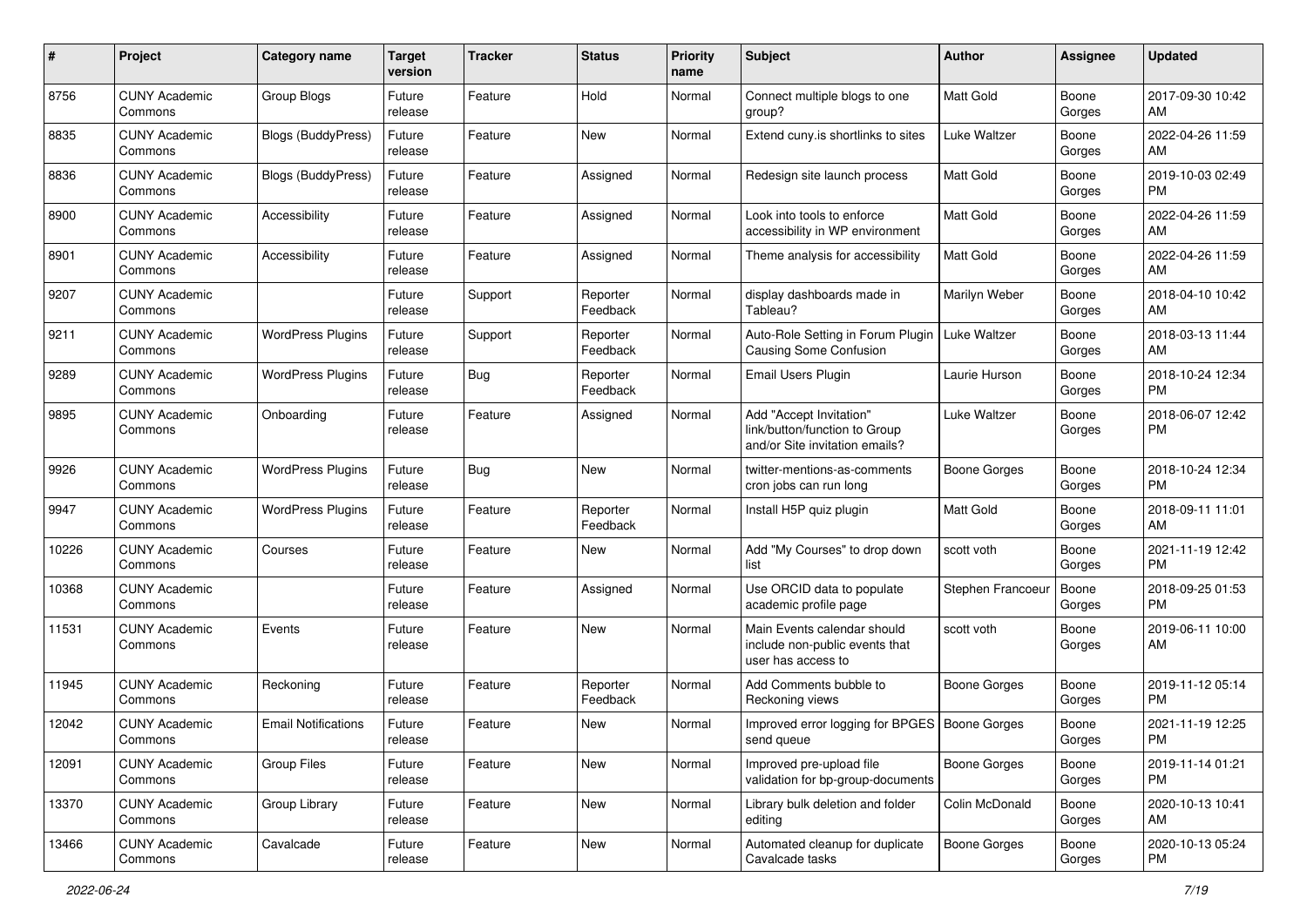| $\#$  | <b>Project</b>                  | Category name              | <b>Target</b><br>version | Tracker   | <b>Status</b>        | <b>Priority</b><br>name | <b>Subject</b>                                                                                | Author        | Assignee        | <b>Updated</b>                |
|-------|---------------------------------|----------------------------|--------------------------|-----------|----------------------|-------------------------|-----------------------------------------------------------------------------------------------|---------------|-----------------|-------------------------------|
| 13835 | <b>CUNY Academic</b><br>Commons | WordPress (misc)           | Future<br>release        | Feature   | <b>New</b>           | Normal                  | Allow OneSearch widget to have<br>'CUNY' as campus                                            | Boone Gorges  | Boone<br>Gorges | 2021-11-19 12:39<br><b>PM</b> |
| 14113 | <b>CUNY Academic</b><br>Commons | WordPress (misc)           | Future<br>release        | Bug       | Hold                 | Normal                  | Block Editor Not Working on this<br>page - Json error                                         | scott voth    | Boone<br>Gorges | 2021-03-05 11:01<br>AM        |
| 14184 | <b>CUNY Academic</b><br>Commons | <b>Public Portfolio</b>    | Future<br>release        | Feature   | <b>New</b>           | Normal                  | Centralized mechanism for storing<br>Campus affiliations                                      | Boone Gorges  | Boone<br>Gorges | 2022-01-04 11:35<br>AM        |
| 14309 | <b>CUNY Academic</b><br>Commons | Group Library              | Future<br>release        | Feature   | <b>New</b>           | Normal                  | Better handling of<br>bp group document file<br>download attempts when file is<br>not present | Boone Gorges  | Boone<br>Gorges | 2021-11-19 12:28<br><b>PM</b> |
| 14987 | <b>CUNY Academic</b><br>Commons | <b>WordPress Plugins</b>   | Future<br>release        | Bug       | New                  | Normal                  | Elementor update causes<br>database freeze-up                                                 | Boone Gorges  | Boone<br>Gorges | 2021-11-29 12:02<br><b>PM</b> |
| 15604 | <b>CUNY Academic</b><br>Commons | <b>Email Notifications</b> | Future<br>release        | Feature   | Assigned             | Normal                  | Restructure Commons Group<br><b>Digest Email Messages</b>                                     | Matt Gold     | Boone<br>Gorges | 2022-05-26 10:45<br>AM        |
| 16092 | <b>CUNY Academic</b><br>Commons |                            | Future<br>release        | Feature   | Hold                 | Normal                  | Don't show main site in Site<br>search results                                                | Boone Gorges  | Boone<br>Gorges | 2022-05-17 03:12<br><b>PM</b> |
| 365   | <b>CUNY Academic</b><br>Commons | WordPress (misc)           | Future<br>release        | Feature   | Assigned             | Normal                  | <b>Create Mouseover Tooltips</b><br>throughout Site                                           | Matt Gold     | Chris Stein     | 2015-11-09 06:18<br><b>PM</b> |
| 860   | <b>CUNY Academic</b><br>Commons | Design                     | Future<br>release        | Design/UX | Assigned             | Normal                  | <b>Standardize Button Treatment</b><br>Across the Commons                                     | Chris Stein   | Chris Stein     | 2014-05-01 09:45<br>AM        |
| 1544  | <b>CUNY Academic</b><br>Commons | Groups (misc)              | Future<br>release        | Feature   | Reporter<br>Feedback | Normal                  | Group Filtering and Sorting                                                                   | Matt Gold     | Chris Stein     | 2019-03-01 02:25<br><b>PM</b> |
| 2754  | <b>CUNY Academic</b><br>Commons | Design                     | Future<br>release        | Feature   | Assigned             | Normal                  | Determine strategy for CAC logo<br>handling in top header                                     | Micki Kaufman | Chris Stein     | 2015-01-05 08:53<br><b>PM</b> |
| 2832  | <b>CUNY Academic</b><br>Commons | <b>Public Portfolio</b>    | Future<br>release        | Feature   | Assigned             | Normal                  | Improve interface for (not)<br>auto-linking profile fields                                    | Boone Gorges  | Chris Stein     | 2015-01-05 08:52<br><b>PM</b> |
| 2881  | <b>CUNY Academic</b><br>Commons | <b>Public Portfolio</b>    | Future<br>release        | Feature   | Assigned             | Normal                  | Redesign the UX for Profiles                                                                  | Chris Stein   | Chris Stein     | 2016-10-13 12:45<br><b>PM</b> |
| 3059  | <b>CUNY Academic</b><br>Commons | Group Forums               | Future<br>release        | Design/UX | <b>New</b>           | Normal                  | Forum Post Permissable Content<br><b>Explanatory Text</b>                                     | Chris Stein   | Chris Stein     | 2015-04-02 11:27<br>AM        |
| 3330  | <b>CUNY Academic</b><br>Commons | My Commons                 | Future<br>release        | Feature   | Assigned             | Normal                  | 'Commons Information" tool                                                                    | Boone Gorges  | Chris Stein     | 2014-09-22 08:46<br><b>PM</b> |
| 3770  | <b>CUNY Academic</b><br>Commons | <b>Public Portfolio</b>    | Future<br>release        | Feature   | Assigned             | Normal                  | Improve Layout/Formatting of<br>Positions Area on Public<br>Portfolios                        | Matt Gold     | Chris Stein     | 2015-04-01 09:17<br><b>PM</b> |
| 5827  | <b>CUNY Academic</b><br>Commons | <b>Public Portfolio</b>    | Future<br>release        | Bug       | Assigned             | Normal                  | Academic Interests square<br>bracket links not working                                        | scott voth    | Chris Stein     | 2016-08-11 11:59<br><b>PM</b> |
| 9028  | <b>CUNY Academic</b><br>Commons | Onboarding                 | Future<br>release        | Feature   | Assigned             | Normal                  | suggest groups to new members<br>during the registration process                              | Matt Gold     | Chris Stein     | 2018-10-24 12:34<br>PM        |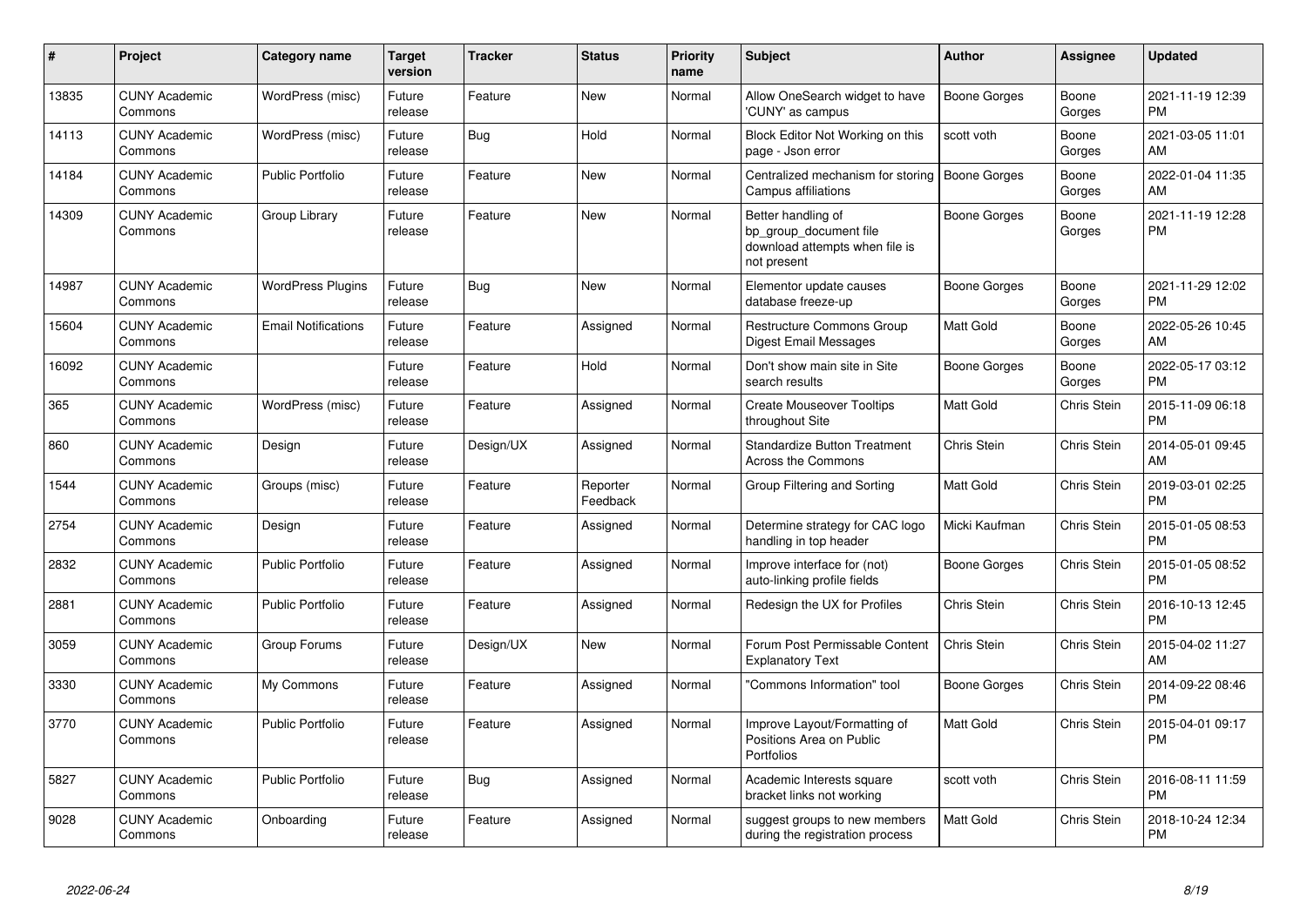| #     | Project                         | <b>Category name</b>     | <b>Target</b><br>version | <b>Tracker</b> | <b>Status</b>        | <b>Priority</b><br>name | <b>Subject</b>                                           | <b>Author</b>    | <b>Assignee</b>       | <b>Updated</b>                |
|-------|---------------------------------|--------------------------|--------------------------|----------------|----------------------|-------------------------|----------------------------------------------------------|------------------|-----------------------|-------------------------------|
| 10354 | <b>CUNY Academic</b><br>Commons | <b>Public Portfolio</b>  | Future<br>release        | Feature        | <b>New</b>           | Normal                  | Opt out of Having a Profile Page                         | scott voth       | Chris Stein           | 2020-05-12 10:43<br>AM        |
| 8078  | <b>CUNY Academic</b><br>Commons | <b>WordPress Plugins</b> | Future<br>release        | System Upgrade | Assigned             | Normal                  | <b>CommentPress Updates</b>                              | Margaret Galvan  | Christian<br>Wach     | 2017-05-08 03:49<br><b>PM</b> |
| 13199 | <b>CUNY Academic</b><br>Commons | Group Forums             | Future<br>release        | Feature        | <b>New</b>           | Normal                  | <b>Favoring Groups over bbPress</b><br>plugin            | Colin McDonald   | Colin<br>McDonald     | 2021-11-19 12:28<br><b>PM</b> |
| 4438  | <b>CUNY Academic</b><br>Commons | Events                   | Future<br>release        | Bug            | Assigned             | Normal                  | Events Calendar - Export<br><b>Recurring Events</b>      | scott voth       | Daniel Jones          | 2016-05-23 04:25<br>PM        |
| 5268  | <b>CUNY Academic</b><br>Commons | Group Forums             | Future<br>release        | <b>Bug</b>     | Assigned             | Normal                  | Long-time to post to multiple<br>groups                  | Luke Waltzer     | Daniel Jones          | 2016-09-07 06:31<br><b>PM</b> |
| 412   | <b>CUNY Academic</b><br>Commons | <b>WordPress Themes</b>  | Future<br>release        | Feature        | Assigned             | Normal                  | <b>Featured Themes</b>                                   | <b>Matt Gold</b> | Dominic<br>Giglio     | 2015-01-05 08:44<br><b>PM</b> |
| 2167  | <b>CUNY Academic</b><br>Commons | WordPress (misc)         | Future<br>release        | Bug            | Assigned             | Normal                  | CAC-Livestream Plugin Issues                             | Michael Smith    | Dominic<br>Giglio     | 2015-01-02 03:06<br><b>PM</b> |
| 9835  | <b>CUNY Academic</b><br>Commons | Group Forums             | Future<br>release        | <b>Bug</b>     | Assigned             | Normal                  | add a "like" function?                                   | Marilyn Weber    | <b>Erik Trainer</b>   | 2018-06-05 01:49<br><b>PM</b> |
| 13331 | <b>CUNY Academic</b><br>Commons | Site cloning             | Future<br>release        | <b>Bug</b>     | <b>New</b>           | Normal                  | Combine Site Template and<br>Clone operations            | Boone Gorges     | Jeremy Felt           | 2021-11-19 12:39<br><b>PM</b> |
| 12446 | <b>CUNY Academic</b><br>Commons | Groups (misc)            | Future<br>release        | Feature        | Reporter<br>Feedback | Normal                  | Toggle default site to group forum<br>posting            | Laurie Hurson    | Laurie Hurson         | 2020-03-10 11:57<br>AM        |
| 5955  | <b>CUNY Academic</b><br>Commons | Outreach                 | Future<br>release        | Feature        | Assigned             | Normal                  | Create auto-newsletter for<br>commons members            | <b>Matt Gold</b> | Luke Waltzer          | 2016-08-30 10:34<br>AM        |
| 6078  | <b>CUNY Academic</b><br>Commons | Blogs (BuddyPress)       | Future<br>release        | Feature        | <b>New</b>           | Normal                  | <b>Explore Adding Network Blog</b><br>Metadata Plugin    | Luke Waltzer     | Luke Waltzer          | 2016-10-11 10:29<br><b>PM</b> |
| 8211  | <b>CUNY Academic</b><br>Commons | <b>WordPress Themes</b>  | Future<br>release        | Feature        | <b>New</b>           | Normal                  | Theme Suggestions: Material<br>Design-Inspired Themes    | Margaret Galvan  | Margaret<br>Galvan    | 2017-08-07 02:48<br><b>PM</b> |
| 3691  | <b>CUNY Academic</b><br>Commons | <b>WordPress Plugins</b> | Future<br>release        | Bug            | <b>New</b>           | Normal                  | <b>WPMU Domain Mapping</b><br>Debugging on cdev          | Raymond Hoh      | Matt Gold             | 2014-12-12 09:04<br>AM        |
| 4225  | <b>CUNY Academic</b><br>Commons | DiRT Integration         | Future<br>release        | Design/UX      | New                  | Normal                  | Add information to DIRT page (in<br>Create a Group)      | Samantha Raddatz | <b>Matt Gold</b>      | 2015-06-26 03:14<br><b>PM</b> |
| 7624  | <b>CUNY Academic</b><br>Commons | BuddyPress (misc)        | Future<br>release        | Design/UX      | <b>New</b>           | Normal                  | <b>BP Notifications</b>                                  | Luke Waltzer     | Paige Dupont          | 2017-02-08 10:43<br><b>PM</b> |
| 3192  | <b>CUNY Academic</b><br>Commons | Group Forums             | Future<br>release        | Feature        | Assigned             | Normal                  | Customizable forum views for<br>bbPress 2.x group forums | Boone Gorges     | Raymond<br><b>Hoh</b> | 2015-11-09 12:47<br><b>PM</b> |
| 3492  | <b>CUNY Academic</b><br>Commons | <b>WordPress Themes</b>  | Future<br>release        | Support        | Assigned             | Normal                  | Add CBOX theme to the<br>Commons                         | scott voth       | Raymond<br>Hoh        | 2014-10-08 05:55<br><b>PM</b> |
| 3517  | <b>CUNY Academic</b><br>Commons | My Commons               | Future<br>release        | Feature        | Assigned             | Normal                  | Mute/Unmute My Commons<br>updates                        | <b>Matt Gold</b> | Raymond<br>Hoh        | 2015-11-09 01:19<br>PM        |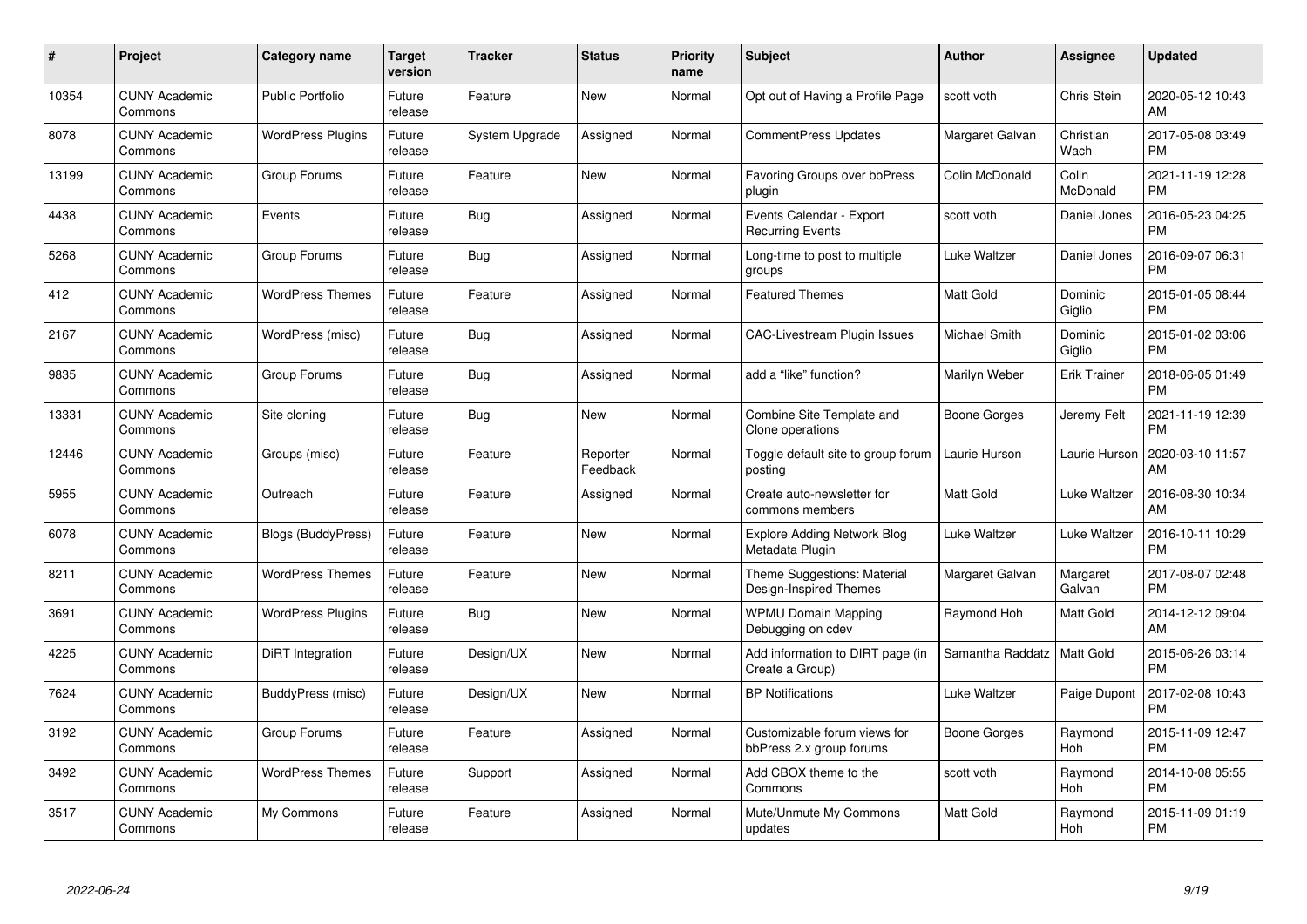| #     | <b>Project</b>                  | <b>Category name</b>     | <b>Target</b><br>version | Tracker    | <b>Status</b>        | <b>Priority</b><br>name | <b>Subject</b>                                                        | <b>Author</b>           | Assignee              | <b>Updated</b>                |
|-------|---------------------------------|--------------------------|--------------------------|------------|----------------------|-------------------------|-----------------------------------------------------------------------|-------------------------|-----------------------|-------------------------------|
| 3536  | <b>CUNY Academic</b><br>Commons | My Commons               | Future<br>release        | Feature    | Assigned             | Normal                  | Infinite Scroll on My Commons<br>page                                 | Matt Gold               | Raymond<br><b>Hoh</b> | 2015-04-13 04:42<br><b>PM</b> |
| 3577  | <b>CUNY Academic</b><br>Commons | My Commons               | Future<br>release        | Design/UX  | Assigned             | Normal                  | Replies to items in My Commons                                        | Matt Gold               | Raymond<br>Hoh        | 2015-04-09 05:19<br><b>PM</b> |
| 3662  | <b>CUNY Academic</b><br>Commons | <b>SEO</b>               | Future<br>release        | Feature    | Assigned             | Normal                  | Duplicate Content/SEO/Google<br>issues                                | Matt Gold               | Raymond<br>Hoh        | 2015-04-13 04:37<br>PM        |
| 3939  | <b>CUNY Academic</b><br>Commons | <b>WordPress Plugins</b> | Future<br>release        | <b>Bug</b> | Hold                 | Normal                  | Activity stream support for<br>Co-Authors Plus plugin                 | Raymond Hoh             | Raymond<br><b>Hoh</b> | 2015-11-09 06:13<br><b>PM</b> |
| 4388  | <b>CUNY Academic</b><br>Commons | WordPress (misc)         | Future<br>release        | Bug        | Assigned             | Normal                  | Repeated request for<br>authentication.                               | Alice.Lynn<br>McMichael | Raymond<br>Hoh        | 2015-08-11 07:35<br>PM        |
| 5282  | <b>CUNY Academic</b><br>Commons | Social Paper             | Future<br>release        | <b>Bug</b> | New                  | Normal                  | Replying via email directs to<br>paper but not individual comment.    | Marilyn Weber           | Raymond<br>Hoh        | 2016-03-02 01:48<br>PМ        |
| 7115  | <b>CUNY Academic</b><br>Commons | Groups (misc)            | Future<br>release        | Feature    | Reporter<br>Feedback | Normal                  | make licensing info clear during<br>group creation                    | Matt Gold               | Raymond<br>Hoh        | 2020-12-08 11:32<br>AM        |
| 10659 | <b>CUNY Academic</b><br>Commons | Group Forums             | Future<br>release        | Feature    | Assigned             | Normal                  | Post to multiple groups via email                                     | Matt Gold               | Raymond<br><b>Hoh</b> | 2018-11-15 12:54<br>AM        |
| 11243 | <b>CUNY Academic</b><br>Commons | BuddyPress (misc)        | Future<br>release        | <b>Bug</b> | New                  | Normal                  | Audit bp-custom.php                                                   | Raymond Hoh             | Raymond<br><b>Hoh</b> | 2022-04-26 11:59<br>AM        |
| 13358 | <b>CUNY Academic</b><br>Commons | Group Forums             | Future<br>release        | Feature    | <b>New</b>           | Normal                  | Improved UI for group forum<br>threading settings                     | Boone Gorges            | Raymond<br>Hoh        | 2021-11-19 12:27<br><b>PM</b> |
| 14496 | <b>CUNY Academic</b><br>Commons | Domain Mapping           | Future<br>release        | <b>Bug</b> | <b>New</b>           | Normal                  | Mapped domain SSO uses<br>third-party cookies                         | Raymond Hoh             | Raymond<br><b>Hoh</b> | 2021-05-24 04:03<br>РM        |
| 497   | <b>CUNY Academic</b><br>Commons | <b>WordPress Plugins</b> | Future<br>release        | Feature    | Assigned             | Normal                  | Drag and Drop Ordering on<br>Gallery Post Plugin                      | Matt Gold               | Ron Rennick           | 2015-11-09 06:18<br><b>PM</b> |
| 308   | <b>CUNY Academic</b><br>Commons | Registration             | Future<br>release        | Feature    | <b>New</b>           | Normal                  | Group recommendations for<br>signup process                           | Boone Gorges            | Samantha<br>Raddatz   | 2015-11-09 05:07<br><b>PM</b> |
| 481   | <b>CUNY Academic</b><br>Commons | Groups (misc)            | Future<br>release        | Feature    | Assigned             | Normal                  | ability to archive inactive groups<br>and blogs                       | Michael Mandiberg       | Samantha<br>Raddatz   | 2015-11-09 05:56<br><b>PM</b> |
| 653   | <b>CUNY Academic</b><br>Commons | Group Blogs              | Future<br>release        | Feature    | Assigned             | Normal                  | Redesign Integration of Groups<br>and Blogs                           | Matt Gold               | Samantha<br>Raddatz   | 2015-11-09 05:40<br><b>PM</b> |
| 1105  | <b>CUNY Academic</b><br>Commons | WordPress (misc)         | Future<br>release        | Feature    | Assigned             | Normal                  | Rephrase Blog Privacy Options                                         | Matt Gold               | Samantha<br>Raddatz   | 2015-11-09 06:19<br>PM        |
| 3458  | <b>CUNY Academic</b><br>Commons | Groups (misc)            | Future<br>release        | Feature    | Assigned             | Normal                  | Filter Members of Group by<br>Campus                                  | <b>Michael Smith</b>    | Samantha<br>Raddatz   | 2014-09-26 08:32<br><b>PM</b> |
| 3473  | <b>CUNY Academic</b><br>Commons | <b>User Experience</b>   | Future<br>release        | Feature    | Assigned             | Normal                  | Commons profile: Add help info<br>about "Positions" replacing "title' | Keith Miyake            | Samantha<br>Raddatz   | 2015-11-09 02:28<br>PM        |
| 4221  | <b>CUNY Academic</b><br>Commons | Group Forums             | Future<br>release        | Design/UX  | Assigned             | Normal                  | Add 'Number of Posts' display<br>option to Forum page                 | Samantha Raddatz        | Samantha<br>Raddatz   | 2015-06-26 02:21<br><b>PM</b> |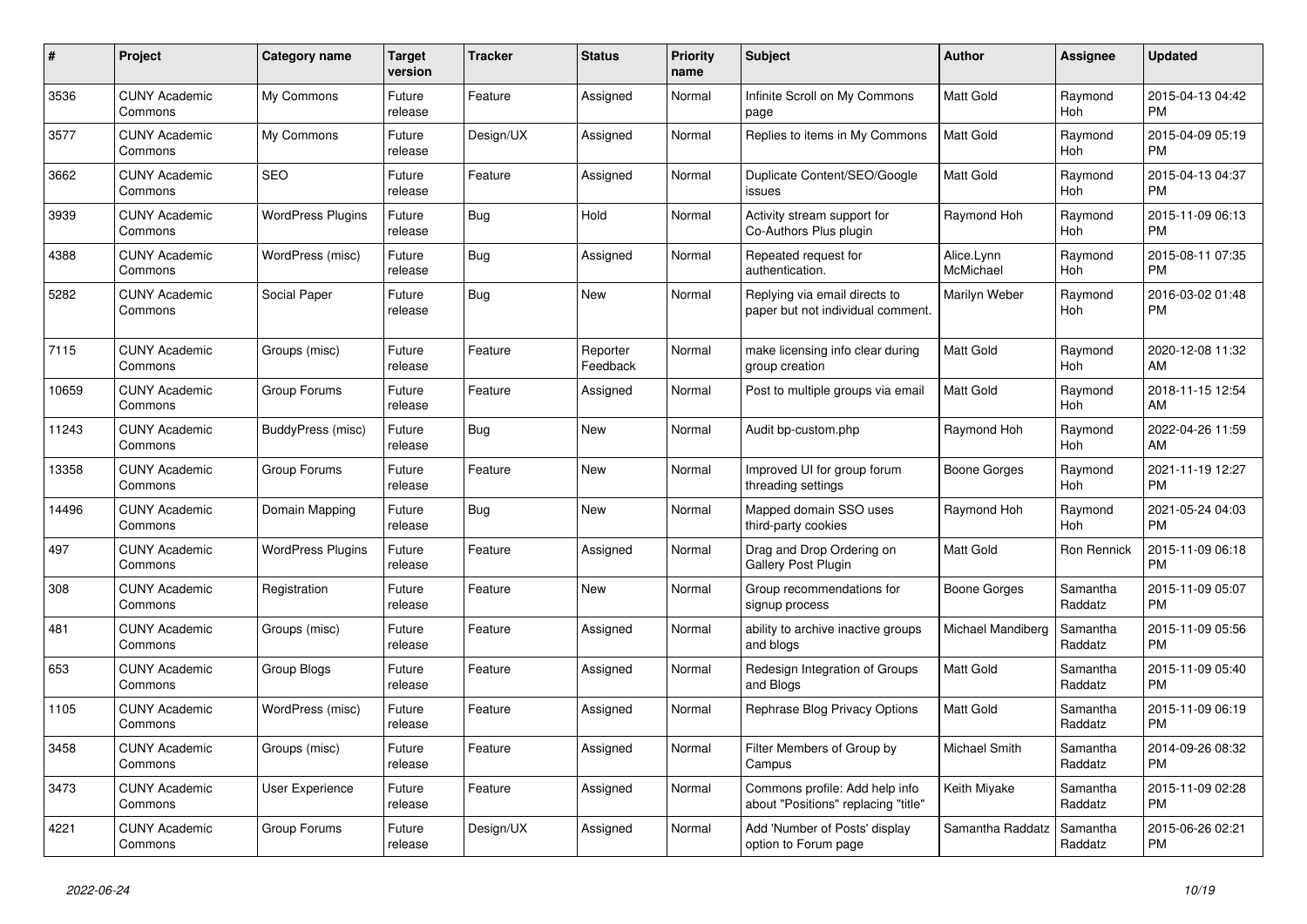| #     | Project                         | <b>Category name</b>        | <b>Target</b><br>version | <b>Tracker</b> | <b>Status</b>        | <b>Priority</b><br>name | <b>Subject</b>                                                     | <b>Author</b>           | <b>Assignee</b>     | <b>Updated</b>                |
|-------|---------------------------------|-----------------------------|--------------------------|----------------|----------------------|-------------------------|--------------------------------------------------------------------|-------------------------|---------------------|-------------------------------|
| 4226  | <b>CUNY Academic</b><br>Commons | <b>BuddyPress Docs</b>      | Future<br>release        | Design/UX      | <b>New</b>           | Normal                  | Add option to connect a Doc with<br>a Group                        | Samantha Raddatz        | Samantha<br>Raddatz | 2015-09-09 04:08<br><b>PM</b> |
| 4253  | <b>CUNY Academic</b><br>Commons | Public Portfolio            | Future<br>release        | Design/UX      | <b>New</b>           | Normal                  | Encourage users to add portfolio<br>content                        | Samantha Raddatz        | Samantha<br>Raddatz | 2015-07-07 11:32<br>AM        |
| 4404  | <b>CUNY Academic</b><br>Commons | <b>Public Portfolio</b>     | Future<br>release        | Design/UX      | Assigned             | Normal                  | Change color of permissions info<br>on portfolio editing interface | <b>Matt Gold</b>        | Samantha<br>Raddatz | 2015-08-11 05:28<br><b>PM</b> |
| 4622  | <b>CUNY Academic</b><br>Commons | <b>Public Portfolio</b>     | Future<br>release        | Design/UX      | <b>New</b>           | Normal                  | <b>Profile Visibility Settings</b>                                 | Samantha Raddatz        | Samantha<br>Raddatz | 2015-09-21 12:18<br><b>PM</b> |
| 4661  | <b>CUNY Academic</b><br>Commons | <b>User Experience</b>      | Future<br>release        | <b>Bug</b>     | Assigned             | Normal                  | <b>Simplify Events text</b>                                        | <b>Matt Gold</b>        | Samantha<br>Raddatz | 2015-10-02 09:06<br><b>PM</b> |
| 5183  | <b>CUNY Academic</b><br>Commons | Social Paper                | Future<br>release        | Design/UX      | <b>New</b>           | Normal                  | Creating a new paper when<br>viewing an existing paper             | Raffi<br>Khatchadourian | Samantha<br>Raddatz | 2016-02-02 12:09<br><b>PM</b> |
| 5225  | <b>CUNY Academic</b><br>Commons | Registration                | Future<br>release        | Feature        | Assigned             | Normal                  | On-boarding Issues                                                 | Luke Waltzer            | Samantha<br>Raddatz | 2016-02-12 02:58<br><b>PM</b> |
| 5397  | <b>CUNY Academic</b><br>Commons | Social Paper                | Future<br>release        | Feature        | <b>New</b>           | Normal                  | frustrating to have to<br>enable/disable in SP                     | Marilyn Weber           | Samantha<br>Raddatz | 2016-04-20 03:39<br><b>PM</b> |
| 10580 | <b>CUNY Academic</b><br>Commons | Information<br>Architecture | Future<br>release        | Design/UX      | New                  | Normal                  | Primary nav item review                                            | Boone Gorges            | Sara Cannon         | 2021-11-19 12:37<br><b>PM</b> |
| 5826  | <b>CUNY Academic</b><br>Commons | WordPress Plugins           | Future<br>release        | Support        | Reporter<br>Feedback | Normal                  | <b>Remove Subscription Options</b><br>plugin from directory        | Sarah Morgano           | Sarah<br>Morgano    | 2016-10-21 04:14<br><b>PM</b> |
| 4222  | <b>CUNY Academic</b><br>Commons | <b>User Experience</b>      | Future<br>release        | Design/UX      | <b>New</b>           | Normal                  | Add information to 'Delete<br>Account' page                        | Samantha Raddatz        | scott voth          | 2015-06-26 11:35<br>AM        |
| 14787 | <b>CUNY Academic</b><br>Commons | <b>Plugin Packages</b>      | Future<br>release        | Feature        | <b>New</b>           | Normal                  | Creating a "Design" plugin<br>package                              | Laurie Hurson           | scott voth          | 2022-04-27 04:56<br><b>PM</b> |
| 4635  | <b>CUNY Academic</b><br>Commons | Authentication              | Future<br>release        | Feature        | <b>New</b>           | Normal                  | Allow non-WP authentication                                        | Boone Gorges            | Sonja Leix          | 2019-03-01 02:05<br><b>PM</b> |
| 11789 | <b>CUNY Academic</b><br>Commons | Courses                     | Future<br>release        | Feature        | <b>New</b>           | Normal                  | Ability to remove item from<br>Courses list                        | Laurie Hurson           | Sonja Leix          | 2019-09-24 12:28<br><b>PM</b> |
| 11834 | <b>CUNY Academic</b><br>Commons | Group Files                 | Future<br>release        | Feature        | New                  | Normal                  | Improved tools for managing<br>group file folders                  | Boone Gorges            | Sonja Leix          | 2019-09-06 03:55<br><b>PM</b> |
| 5316  | <b>CUNY Academic</b><br>Commons | <b>User Experience</b>      | Future<br>release        | Feature        | Assigned             | Normal                  | Prompt user email address<br>updates                               | <b>Matt Gold</b>        | Stephen Real        | 2016-12-21 03:30<br><b>PM</b> |
| 3090  | <b>CUNY Academic</b><br>Commons | Twitter page                | Future<br>release        | Feature        | Assigned             | Normal                  | Prevent Retweets from showing<br>up on Commons twitter page        | <b>Matt Gold</b>        | <b>Tahir Butt</b>   | 2016-10-24 11:31<br>AM        |
| 6426  | <b>CUNY Academic</b><br>Commons | Spam/Spam<br>Prevention     | Future<br>release        | Feature        | Assigned             | Normal                  | Force captcha on all comments?                                     | Matt Gold               | <b>Tahir Butt</b>   | 2016-10-24 02:06<br><b>PM</b> |
| 5581  | <b>CUNY Academic</b><br>Commons | Analytics                   | Future<br>release        | Feature        | Assigned             | Normal                  | Explore alternatives to Google<br>Analytics                        | <b>Matt Gold</b>        | Valerie<br>Townsend | 2020-04-17 03:12<br>PM        |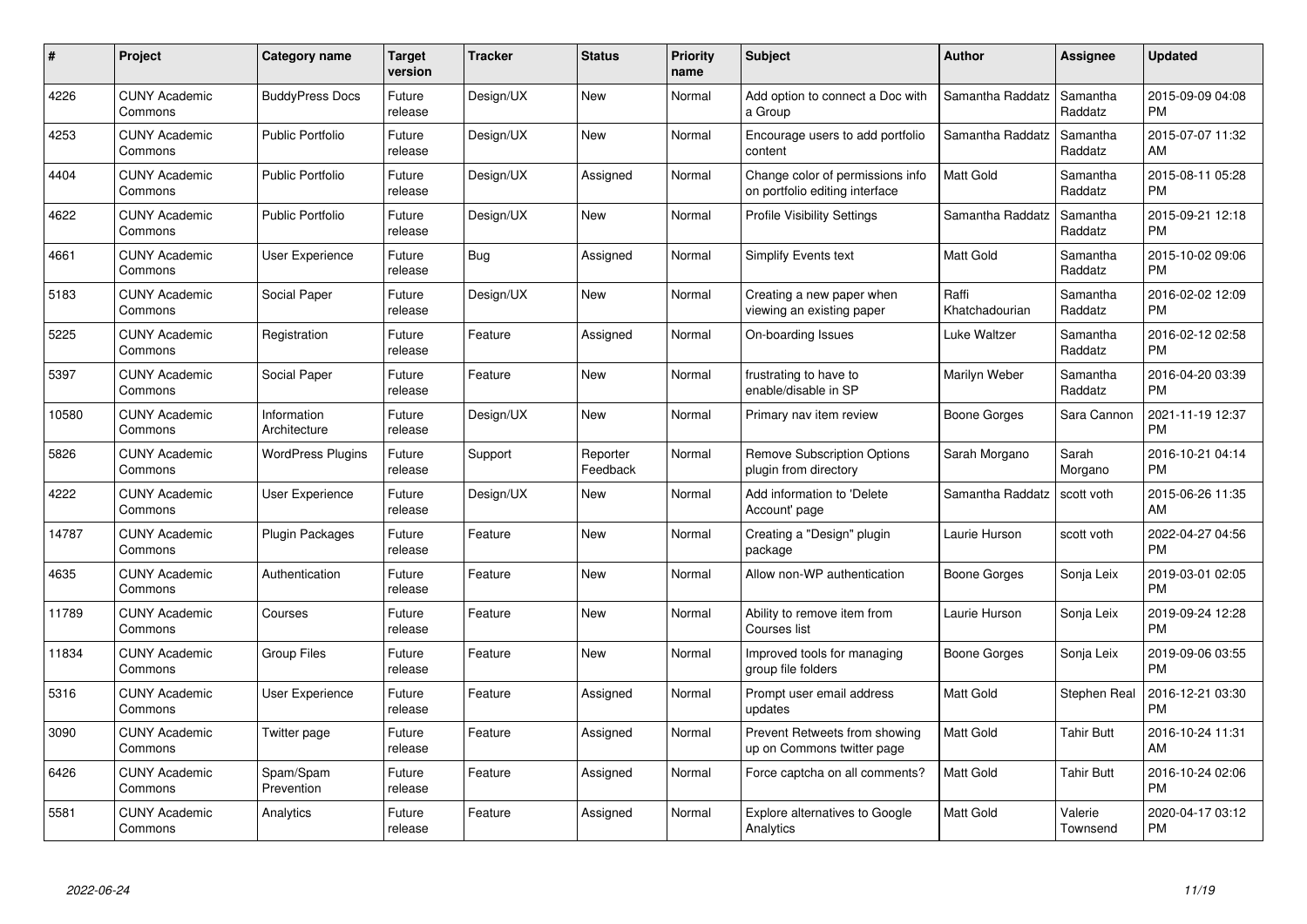| #    | <b>Project</b>                  | <b>Category name</b>     | Target<br>version | <b>Tracker</b> | <b>Status</b>        | <b>Priority</b><br>name | <b>Subject</b>                                                                                  | <b>Author</b>       | Assignee          | <b>Updated</b>                |
|------|---------------------------------|--------------------------|-------------------|----------------|----------------------|-------------------------|-------------------------------------------------------------------------------------------------|---------------------|-------------------|-------------------------------|
| 6356 | <b>CUNY Academic</b><br>Commons | <b>WordPress Plugins</b> | Future<br>release | <b>Bug</b>     | Reporter<br>Feedback | Low                     | Should Subscribe2 be<br>deprecated?                                                             | Luke Waltzer        |                   | 2017-03-20 12:20<br><b>PM</b> |
| 58   | <b>CUNY Academic</b><br>Commons | BuddyPress (misc)        | Future<br>release | Feature        | Assigned             | Low                     | Make member search sortable by<br>last name                                                     | Roberta Brody       | Boone<br>Gorges   | 2010-08-26 02:38<br><b>PM</b> |
| 519  | <b>CUNY Academic</b><br>Commons | <b>BuddyPress Docs</b>   | Future<br>release | Feature        | Assigned             | Low                     | TOC for individual docs - for new<br>BP "wiki-like" plugin                                      | scott voth          | Boone<br>Gorges   | 2015-11-09 05:54<br><b>PM</b> |
| 1165 | <b>CUNY Academic</b><br>Commons | <b>Email Invitations</b> | Future<br>release | Feature        | Assigned             | Low                     | Allow saved lists of invitees under<br>Send Invites                                             | <b>Boone Gorges</b> | Boone<br>Gorges   | 2015-11-09 06:03<br><b>PM</b> |
| 1166 | <b>CUNY Academic</b><br>Commons | <b>Email Invitations</b> | Future<br>release | Feature        | <b>New</b>           | Low                     | Better organizational tools for<br>Sent Invites                                                 | Boone Gorges        | Boone<br>Gorges   | 2015-11-09 06:02<br><b>PM</b> |
| 1167 | <b>CUNY Academic</b><br>Commons | <b>Email Invitations</b> | Future<br>release | Feature        | <b>New</b>           | Low                     | Allow email invitations to be<br>resent                                                         | Boone Gorges        | Boone<br>Gorges   | 2015-11-12 12:53<br>AM        |
| 1417 | <b>CUNY Academic</b><br>Commons | <b>BuddyPress Docs</b>   | Future<br>release | Feature        | Assigned             | Low                     | Bulk actions for BuddyPress Docs                                                                | Boone Gorges        | Boone<br>Gorges   | 2016-10-17 10:41<br><b>PM</b> |
| 1562 | <b>CUNY Academic</b><br>Commons | <b>WordPress Plugins</b> | Future<br>release | Feature        | Assigned             | Low                     | Play with NYT Collaborative<br><b>Authoring Tool</b>                                            | Matt Gold           | Boone<br>Gorges   | 2015-01-05 08:47<br><b>PM</b> |
| 2013 | <b>CUNY Academic</b><br>Commons | Public Portfolio         | Future<br>release | Feature        | Assigned             | Low                     | Have Profile Privacy Options<br>show up only for filled-in fields                               | Matt Gold           | Boone<br>Gorges   | 2015-11-09 06:09<br><b>PM</b> |
| 2223 | <b>CUNY Academic</b><br>Commons | <b>WordPress Plugins</b> | Future<br>release | Feature        | Assigned             | Low                     | Add Participad to the CUNY<br><b>Academic Commons</b>                                           | Matt Gold           | Boone<br>Gorges   | 2014-09-17 10:03<br><b>PM</b> |
| 2325 | <b>CUNY Academic</b><br>Commons | BuddyPress (misc)        | Future<br>release | Feature        | Assigned             | Low                     | Profile should have separate<br>fields for first/last names                                     | local admin         | Boone<br>Gorges   | 2015-11-09 06:09<br><b>PM</b> |
| 2610 | <b>CUNY Academic</b><br>Commons | Group Invitations        | Future<br>release | Feature        | Assigned             | Low                     | Request: Custom invitation<br>message to group invites                                          | local admin         | Boone<br>Gorges   | 2015-11-09 06:13<br><b>PM</b> |
| 3048 | <b>CUNY Academic</b><br>Commons | <b>Public Portfolio</b>  | Future<br>release | Feature        | <b>New</b>           | Low                     | Images for rich text profile fields                                                             | Boone Gorges        | Boone<br>Gorges   | 2014-02-19 12:56<br><b>PM</b> |
| 3080 | <b>CUNY Academic</b><br>Commons | <b>Group Files</b>       | Future<br>release | Feature        | Assigned             | Low                     | Create a system to keep track of<br>file changes                                                | <b>Matt Gold</b>    | Boone<br>Gorges   | 2014-02-26 10:04<br><b>PM</b> |
| 5052 | <b>CUNY Academic</b><br>Commons | Social Paper             | Future<br>release | Feature        | <b>New</b>           | Low                     | Sentence by sentence or line by<br>line comments (SP suggestion #3)                             | Marilyn Weber       | Boone<br>Gorges   | 2016-02-11 10:24<br><b>PM</b> |
| 6389 | <b>CUNY Academic</b><br>Commons | <b>BuddyPress Docs</b>   | Future<br>release | Feature        | <b>New</b>           | Low                     | Make Discussion Area Visible<br>When Editing a Doc                                              | Luke Waltzer        | Boone<br>Gorges   | 2016-10-21 04:16<br><b>PM</b> |
| 8675 | <b>CUNY Academic</b><br>Commons | <b>User Onboarding</b>   | Future<br>release | Bug            | Reporter<br>Feedback | Low                     | Add new User search screen calls<br>for the input of email address but<br>doesn't work with one | Paul Hebert         | Boone<br>Gorges   | 2017-10-11 11:17<br>AM        |
| 3354 | <b>CUNY Academic</b><br>Commons | <b>Group Files</b>       | Future<br>release | Feature        | Assigned             | Low                     | Allow Group Download of Multiple   Matt Gold<br><b>Selected Files</b>                           |                     | Chris Stein       | 2014-08-01 08:50<br>AM        |
| 940  | <b>CUNY Academic</b><br>Commons | Redmine                  | Future<br>release | Feature        | Assigned             | Low                     | Communication with users after<br>releases                                                      | <b>Matt Gold</b>    | Dominic<br>Giglio | 2012-09-09 04:36<br><b>PM</b> |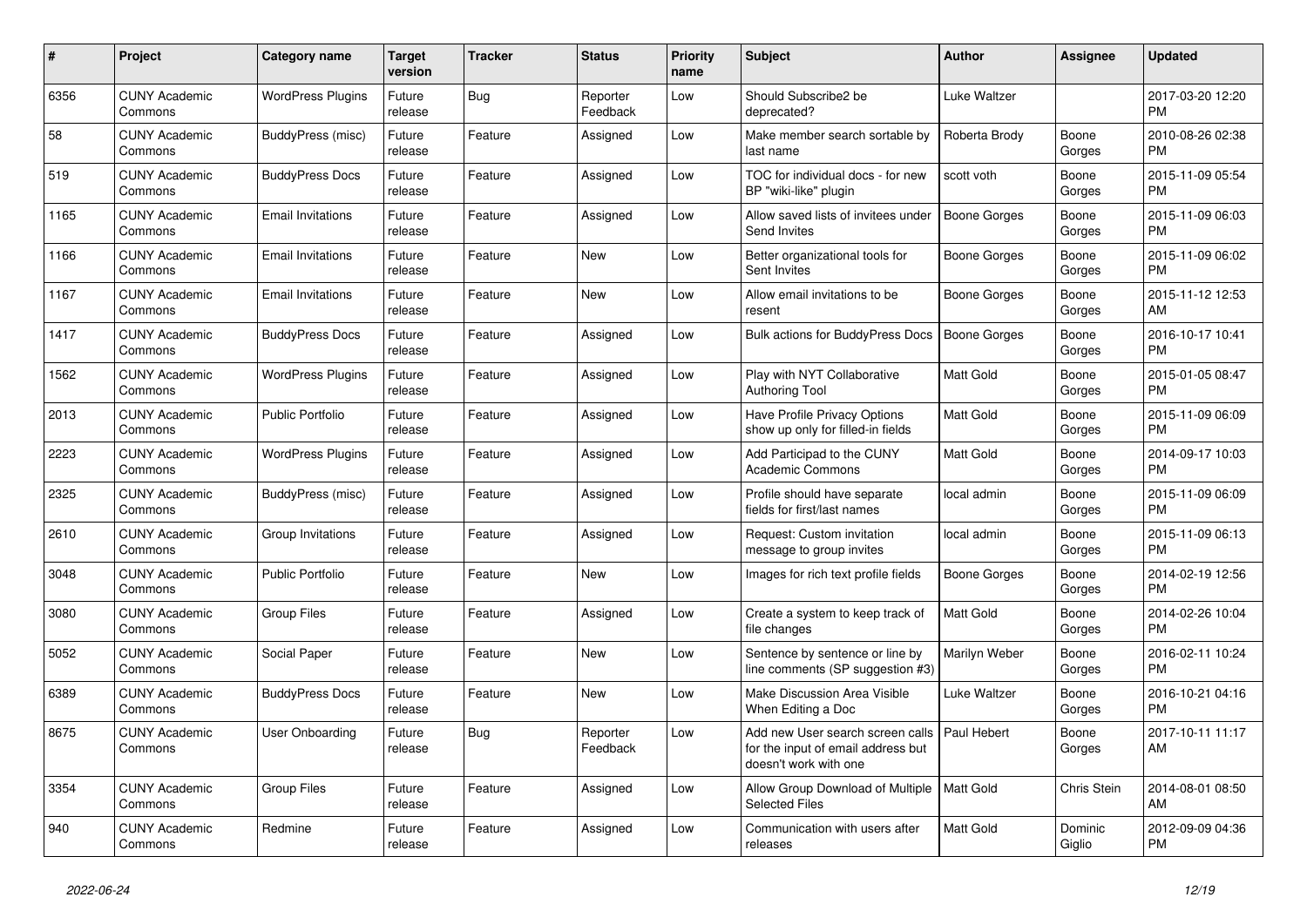| #     | Project                         | <b>Category name</b>           | <b>Target</b><br>version | <b>Tracker</b> | <b>Status</b>        | <b>Priority</b><br>name | <b>Subject</b>                                                                                                                                        | <b>Author</b>           | <b>Assignee</b>       | <b>Updated</b>                |
|-------|---------------------------------|--------------------------------|--------------------------|----------------|----------------------|-------------------------|-------------------------------------------------------------------------------------------------------------------------------------------------------|-------------------------|-----------------------|-------------------------------|
| 1983  | <b>CUNY Academic</b><br>Commons | Home Page                      | Future<br>release        | Feature        | Assigned             | Low                     | Media Library integration with<br><b>Featured Content plugin</b>                                                                                      | <b>Boone Gorges</b>     | Dominic<br>Giglio     | 2014-03-17 10:34<br>AM        |
| 8498  | <b>CUNY Academic</b><br>Commons | <b>WordPress Plugins</b>       | Future<br>release        | Feature        | <b>New</b>           | Low                     | <b>Gravity Forms Email Users</b>                                                                                                                      | Raffi<br>Khatchadourian | <b>Matt Gold</b>      | 2017-10-13 12:58<br><b>PM</b> |
| 6392  | <b>CUNY Academic</b><br>Commons | Group Forums                   | Future<br>release        | Design/UX      | Assigned             | Low                     | <b>Composition/Preview Panes in</b><br>Forum Posts                                                                                                    | Luke Waltzer            | Paige Dupont          | 2016-10-21 04:26<br><b>PM</b> |
| 333   | <b>CUNY Academic</b><br>Commons | <b>Email Notifications</b>     | Future<br>release        | Feature        | Assigned             | Low                     | Delay Forum Notification Email<br>Delivery Until After Editing Period<br>Ends                                                                         | <b>Matt Gold</b>        | Raymond<br>Hoh        | 2015-11-09 06:01<br><b>PM</b> |
| 1192  | <b>CUNY Academic</b><br>Commons | <b>Group Files</b>             | Future<br>release        | Feature        | Assigned             | Low                     | When posting group files, allow<br>users to add a category without<br>saving                                                                          | Matt Gold               | Raymond<br>Hoh        | 2015-11-09 05:53<br><b>PM</b> |
| 4535  | <b>CUNY Academic</b><br>Commons | My Commons                     | Future<br>release        | <b>Bug</b>     | <b>New</b>           | Low                     | My Commons filter issue                                                                                                                               | scott voth              | Raymond<br><b>Hoh</b> | 2015-09-01 11:17<br>AM        |
| 5016  | <b>CUNY Academic</b><br>Commons | Events                         | Future<br>release        | Feature        | Assigned             | Low                     | Allow comments to be posted on<br>events                                                                                                              | <b>Matt Gold</b>        | Raymond<br>Hoh        | 2019-03-01 02:23<br><b>PM</b> |
| 6749  | <b>CUNY Academic</b><br>Commons | Events                         | Future<br>release        | Bug            | New                  | Low                     | BPEO iCal request can trigger<br>very large number of DB queries                                                                                      | Boone Gorges            | Raymond<br><b>Hoh</b> | 2016-11-15 10:09<br><b>PM</b> |
| 11971 | <b>CUNY Academic</b><br>Commons | <b>Email Notifications</b>     | Future<br>release        | <b>Bug</b>     | Reporter<br>Feedback | Low                     | Pictures obscured in emailed post<br>notifications                                                                                                    | Marilyn Weber           | Raymond<br><b>Hoh</b> | 2019-11-21 01:14<br><b>PM</b> |
| 310   | <b>CUNY Academic</b><br>Commons | BuddyPress (misc)              | Future<br>release        | Feature        | Assigned             | Low                     | <b>Friend Request Email</b>                                                                                                                           | Matt Gold               | Samantha<br>Raddatz   | 2015-11-09 05:08<br><b>PM</b> |
| 1456  | <b>CUNY Academic</b><br>Commons | Group Invitations              | Future<br>release        | Feature        | Reporter<br>Feedback | Low                     | Invite to Group Button from Profile  <br>Field                                                                                                        | <b>Matt Gold</b>        | Samantha<br>Raddatz   | 2015-11-09 05:59<br><b>PM</b> |
| 5050  | <b>CUNY Academic</b><br>Commons | Social Paper                   | Future<br>release        | Feature        | New                  | Low                     | Making comments visible in SP<br>editing mode (SP suggestion #1)                                                                                      | Marilyn Weber           | Samantha<br>Raddatz   | 2019-09-17 11:10<br><b>PM</b> |
| 5053  | <b>CUNY Academic</b><br>Commons | Social Paper                   | Future<br>release        | Feature        | <b>New</b>           | Low                     | Scrollable menu to add readers<br>(SP suggestion #4)                                                                                                  | Marilyn Weber           | Samantha<br>Raddatz   | 2016-04-21 05:21<br><b>PM</b> |
| 5058  | <b>CUNY Academic</b><br>Commons | Social Paper                   | Future<br>release        | Feature        | <b>New</b>           | Low                     | Can there be a clearer signal that<br>even when comments have<br>already been made you add<br>comments by clicking on the side?<br>(SP suggestion #5) | Marilyn Weber           | Samantha<br>Raddatz   | 2016-02-11 10:24<br><b>PM</b> |
| 1423  | <b>CUNY Academic</b><br>Commons | BuddyPress (misc)              | Future<br>release        | Feature        | Assigned             | Low                     | Show an avatar for pingback<br>comment activity items                                                                                                 | Boone Gorges            | <b>Tahir Butt</b>     | 2016-10-24 12:03<br><b>PM</b> |
| 3230  | <b>CUNY Academic</b><br>Commons | Internal Tools and<br>Workflow | Not tracked              | Feature        | Assigned             | High                    | Scripts for quicker<br>provisioning/updating of<br>development environments                                                                           | Boone Gorges            | Boone<br>Gorges       | 2016-01-26 04:54<br><b>PM</b> |
| 10678 | <b>CUNY Academic</b><br>Commons |                                | Not tracked              | <b>Bug</b>     | Reporter<br>Feedback | High                    | Newsletter Plugin Not Sending<br><b>Out Newsletters</b>                                                                                               | Mark Webb               | Boone<br>Gorges       | 2019-09-16 09:38<br><b>PM</b> |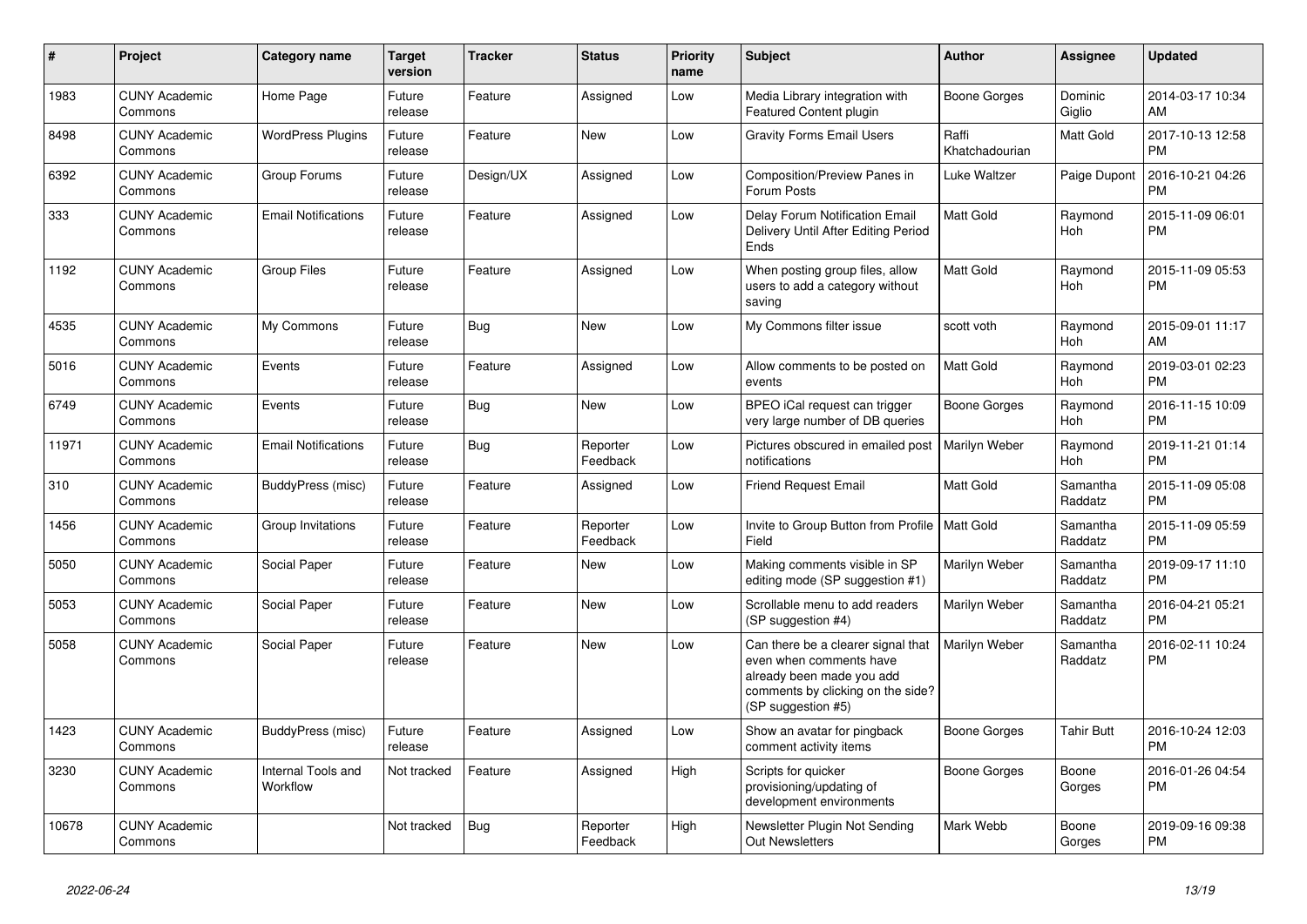| #     | Project                         | <b>Category name</b>      | <b>Target</b><br>version | <b>Tracker</b> | <b>Status</b>        | <b>Priority</b><br>name | <b>Subject</b>                                                                                | <b>Author</b>           | <b>Assignee</b> | <b>Updated</b>                |
|-------|---------------------------------|---------------------------|--------------------------|----------------|----------------------|-------------------------|-----------------------------------------------------------------------------------------------|-------------------------|-----------------|-------------------------------|
| 6644  | <b>CUNY Academic</b><br>Commons |                           | Not tracked              | Bug            | Reporter<br>Feedback | High                    | White Screen at Login Pge                                                                     | Luke Waltzer            | Raymond<br>Hoh  | 2016-11-21 10:34<br><b>PM</b> |
| 10273 | <b>CUNY Academic</b><br>Commons | Registration              | Not tracked              | Support        | Reporter<br>Feedback | Normal                  | users combining CF and campus<br>address                                                      | Marilyn Weber           |                 | 2019-09-18 10:58<br>AM        |
| 10657 | <b>CUNY Academic</b><br>Commons |                           | Not tracked              | Support        | Reporter<br>Feedback | Normal                  | child theme problems                                                                          | Marilyn Weber           |                 | 2018-11-08 01:19<br><b>PM</b> |
| 10769 | <b>CUNY Academic</b><br>Commons | <b>WordPress Themes</b>   | Not tracked              | Bug            | Reporter<br>Feedback | Normal                  | 2011 Theme Sidebar                                                                            | Mark Webb               |                 | 2018-12-04 04:09<br><b>PM</b> |
| 10982 | <b>CUNY Academic</b><br>Commons | Domain Mapping            | Not tracked              | Support        | Reporter<br>Feedback | Normal                  | <b>CNAME</b> question                                                                         | scott voth              |                 | 2019-01-22 04:29<br><b>PM</b> |
| 11077 | <b>CUNY Academic</b><br>Commons | Events                    | Not tracked              | Feature        | Reporter<br>Feedback | Normal                  | Show event category description<br>in event list view                                         | Raffi<br>Khatchadourian |                 | 2019-02-12 10:38<br><b>PM</b> |
| 11120 | <b>CUNY Academic</b><br>Commons | <b>WordPress Plugins</b>  | Not tracked              | Bug            | Reporter<br>Feedback | Normal                  | Events Manager Events Not<br>Showing Up                                                       | Mark Webb               |                 | 2019-02-27 04:10<br><b>PM</b> |
| 11415 | <b>CUNY Academic</b><br>Commons | <b>WordPress Plugins</b>  | Not tracked              | Bug            | Reporter<br>Feedback | Normal                  | <b>Blog Subscriptions in Jetpack</b>                                                          | Laurie Hurson           |                 | 2019-05-14 10:34<br>AM        |
| 11509 | <b>CUNY Academic</b><br>Commons |                           | Not tracked              | Support        | Reporter<br>Feedback | Normal                  | deleted Page causing a Menu<br>problem?                                                       | Marilyn Weber           |                 | 2019-06-04 09:54<br>AM        |
| 11519 | <b>CUNY Academic</b><br>Commons |                           | Not tracked              | Support        | Assigned             | Normal                  | comment option not appearing                                                                  | Marilyn Weber           |                 | 2019-09-24 10:28<br>AM        |
| 11556 | <b>CUNY Academic</b><br>Commons | Courses                   | Not tracked              | Bug            | Reporter<br>Feedback | Normal                  | Instructor name given in course<br>listing                                                    | Tom Harbison            |                 | 2019-06-25 04:12<br><b>PM</b> |
| 11771 | <b>CUNY Academic</b><br>Commons |                           | Not tracked              | Support        | Reporter<br>Feedback | Normal                  | post displays in sections                                                                     | Marilyn Weber           |                 | 2019-08-20 10:34<br>AM        |
| 11787 | <b>CUNY Academic</b><br>Commons |                           | Not tracked              | Support        | Reporter<br>Feedback | Normal                  | automated comments notifications   Marilyn Weber<br>on ZenDesk                                |                         |                 | 2019-08-26 06:18<br><b>PM</b> |
| 11848 | <b>CUNY Academic</b><br>Commons |                           | Not tracked              | Support        | Hold                 | Normal                  | a Dean of Faculty wants to share<br>a large file                                              | Marilyn Weber           |                 | 2019-09-24 08:44<br>AM        |
| 12198 | <b>CUNY Academic</b><br>Commons |                           | Not tracked              | Bug            | Reporter<br>Feedback | Normal                  | Duplicate listing in My Sites                                                                 | Tom Harbison            |                 | 2019-12-09 05:50<br><b>PM</b> |
| 12328 | <b>CUNY Academic</b><br>Commons |                           | Not tracked              | Support        | New                  | Normal                  | Sign up Code for Non-CUNY<br>Faculty                                                          | Laurie Hurson           |                 | 2020-01-28 10:25<br>AM        |
| 12350 | <b>CUNY Academic</b><br>Commons | <b>Blogs (BuddyPress)</b> | Not tracked              | Support        | Reporter<br>Feedback | Normal                  | <b>URL</b> creation problem                                                                   | Marilyn Weber           |                 | 2020-02-03 11:27<br>AM        |
| 12352 | <b>CUNY Academic</b><br>Commons |                           | Not tracked              | Support        | <b>New</b>           | Normal                  | 'posts list" page builder block<br>option                                                     | Marilyn Weber           |                 | 2020-02-03 01:29<br><b>PM</b> |
| 12360 | <b>CUNY Academic</b><br>Commons | <b>WordPress Themes</b>   | Not tracked              | <b>Bug</b>     | Reporter<br>Feedback | Normal                  | site just says "DANTE We are<br>currently in maintenance mode,<br>please check back shortly." | Marilyn Weber           |                 | 2020-02-04 12:13<br><b>PM</b> |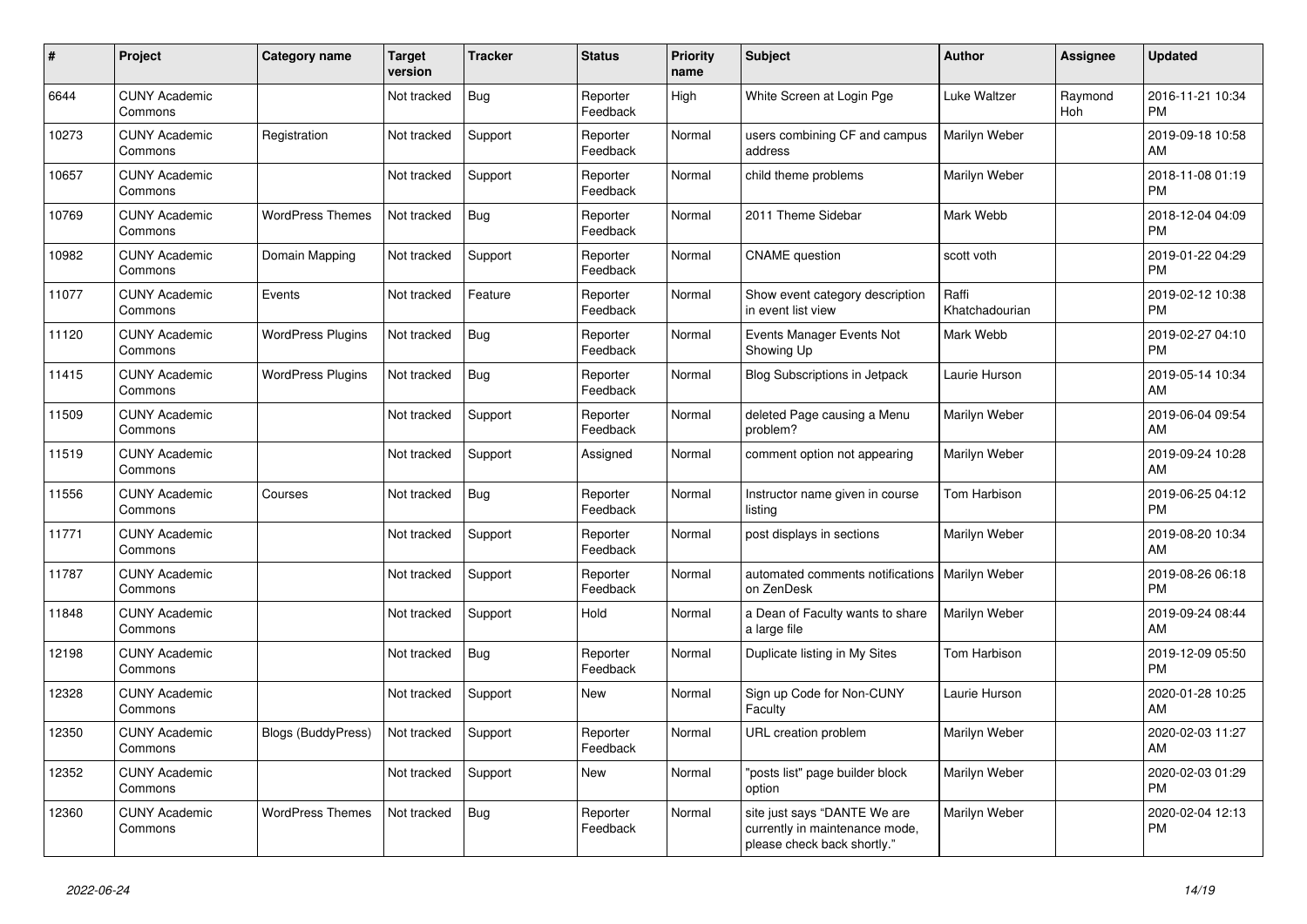| #     | Project                         | <b>Category name</b>       | <b>Target</b><br>version | <b>Tracker</b> | <b>Status</b>        | <b>Priority</b><br>name | <b>Subject</b>                                                   | Author               | <b>Assignee</b> | <b>Updated</b>                |
|-------|---------------------------------|----------------------------|--------------------------|----------------|----------------------|-------------------------|------------------------------------------------------------------|----------------------|-----------------|-------------------------------|
| 12436 | <b>CUNY Academic</b><br>Commons |                            | Not tracked              | Bug            | Assigned             | Normal                  | Nightly system downtime                                          | <b>Boone Gorges</b>  |                 | 2020-08-01 09:30<br>AM        |
| 13034 | <b>CUNY Academic</b><br>Commons |                            | Not tracked              | Support        | Reporter<br>Feedback | Normal                  | a site is asking people to join the<br>Commons to get a download | Marilyn Weber        |                 | 2020-07-12 07:23<br>AM        |
| 13255 | <b>CUNY Academic</b><br>Commons |                            | Not tracked              | Support        | Reporter<br>Feedback | Normal                  | Accessibility problems                                           | Marilyn Weber        |                 | 2020-09-01 05:48<br><b>PM</b> |
| 13975 | <b>CUNY Academic</b><br>Commons | Social Paper               | Not tracked              | Support        | Reporter<br>Feedback | Normal                  | can't approve comments on<br>Social Paper paper                  | Marilyn Weber        |                 | 2021-02-12 09:33<br>AM        |
| 14074 | <b>CUNY Academic</b><br>Commons | WordPress (misc)           | Not tracked              | Support        | Reporter<br>Feedback | Normal                  | page password protection<br>problem                              | Marilyn Weber        |                 | 2021-03-02 11:03<br>AM        |
| 14398 | <b>CUNY Academic</b><br>Commons |                            | Not tracked              | Support        | Reporter<br>Feedback | Normal                  | Events plug-in notification<br>problem                           | Marilyn Weber        |                 | 2021-05-11 11:21<br>AM        |
| 14538 | <b>CUNY Academic</b><br>Commons |                            | Not tracked              | Support        | Reporter<br>Feedback | Normal                  | <b>Weebly To Commons</b>                                         | Laurie Hurson        |                 | 2021-09-14 10:47<br>AM        |
| 14629 | <b>CUNY Academic</b><br>Commons |                            | Not tracked              | Bug            | Reporter<br>Feedback | Normal                  | Possible Post Order Bug?                                         | <b>Syelle Graves</b> |                 | 2021-09-14 10:47<br>AM        |
| 14842 | <b>CUNY Academic</b><br>Commons |                            | Not tracked              | Support        | Reporter<br>Feedback | Normal                  | Question about widgets and block<br>editor                       | Gina Cherry          |                 | 2021-10-06 03:01<br><b>PM</b> |
| 14900 | <b>CUNY Academic</b><br>Commons |                            | Not tracked              | Support        | Reporter<br>Feedback | Normal                  | previous theme?                                                  | Marilyn Weber        |                 | 2021-10-25 10:31<br>AM        |
| 14911 | <b>CUNY Academic</b><br>Commons | <b>WordPress Themes</b>    | Not tracked              | Support        | New                  | Normal                  | Twentytwentyone theme                                            | Marilyn Weber        |                 | 2021-10-28 10:37<br>AM        |
| 15176 | <b>CUNY Academic</b><br>Commons |                            | Not tracked              | Support        | Reporter<br>Feedback | Normal                  | Archiving Q Writing & Old<br>Wordpress Sites on the Commons      | Laurie Hurson        |                 | 2022-02-08 10:28<br>AM        |
| 15816 | <b>CUNY Academic</b><br>Commons |                            | Not tracked              | Support        | New                  | Normal                  | slow loading at SPS                                              | Marilyn Weber        |                 | 2022-04-05 01:26<br><b>PM</b> |
| 15923 | <b>CUNY Academic</b><br>Commons |                            | Not tracked              | Feature        | Reporter<br>Feedback | Normal                  | <b>Bellows Plugin Adjustments</b>                                | Laurie Hurson        |                 | 2022-04-20 10:10<br>AM        |
| 9515  | <b>CUNY Academic</b><br>Commons | <b>WordPress Plugins</b>   | Not tracked              | Bug            | Reporter<br>Feedback | Normal                  | Text to Speech plugin - "More<br>Slowly" checkbox not working    | scott voth           | Boone<br>Gorges | 2018-06-13 02:26<br><b>PM</b> |
| 9941  | <b>CUNY Academic</b><br>Commons | Wiki                       | Not tracked              | Support        | Assigned             | Normal                  | Wiki functionality                                               | <b>Matt Gold</b>     | Boone<br>Gorges | 2018-06-26 10:57<br>AM        |
| 9979  | <b>CUNY Academic</b><br>Commons | <b>Email Notifications</b> | Not tracked              | <b>Bug</b>     | Reporter<br>Feedback | Normal                  | Reports of slow email activation<br>emails                       | Matt Gold            | Boone<br>Gorges | 2018-08-29 09:40<br><b>PM</b> |
| 10040 | <b>CUNY Academic</b><br>Commons | WordPress (misc)           | Not tracked              | Bug            | Reporter<br>Feedback | Normal                  | User doesn't see full list of themes   Matt Gold                 |                      | Boone<br>Gorges | 2018-07-25 10:12<br>AM        |
| 10794 | <b>CUNY Academic</b><br>Commons | Performance                | Not tracked              | <b>Bug</b>     | <b>New</b>           | Normal                  | Memcached connection<br>occasionally breaks                      | Boone Gorges         | Boone<br>Gorges | 2018-12-06 03:30<br><b>PM</b> |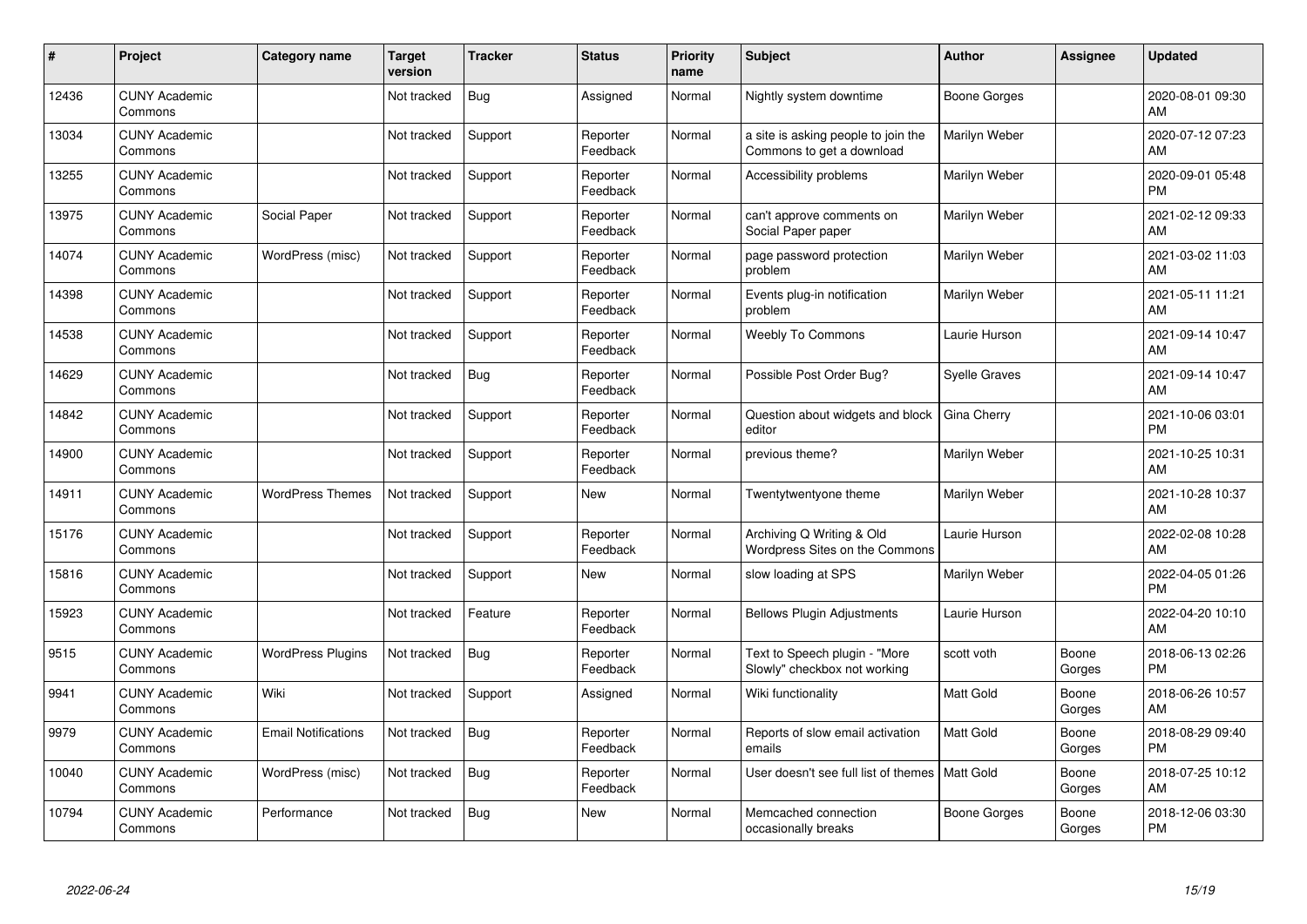| #     | Project                         | <b>Category name</b> | <b>Target</b><br>version | <b>Tracker</b> | <b>Status</b>        | <b>Priority</b><br>name | <b>Subject</b>                                                                                    | <b>Author</b>           | Assignee           | <b>Updated</b>                |
|-------|---------------------------------|----------------------|--------------------------|----------------|----------------------|-------------------------|---------------------------------------------------------------------------------------------------|-------------------------|--------------------|-------------------------------|
| 11386 | <b>CUNY Academic</b><br>Commons | WordPress - Media    | Not tracked              | Support        | Reporter<br>Feedback | Normal                  | disappearing images                                                                               | scott voth              | Boone<br>Gorges    | 2019-05-14 10:32<br>AM        |
| 11449 | <b>CUNY Academic</b><br>Commons | WordPress - Media    | Not tracked              | Support        | Reporter<br>Feedback | Normal                  | Cloning Media Library for JITP<br>from Staging to Production Site                                 | <b>Patrick DeDauw</b>   | Boone<br>Gorges    | 2019-05-13 12:00<br><b>PM</b> |
| 12438 | <b>CUNY Academic</b><br>Commons | Courses              | Not tracked              | Bug            | <b>New</b>           | Normal                  | Site appearing twice                                                                              | Laurie Hurson           | Boone<br>Gorges    | 2020-02-18 01:34<br><b>PM</b> |
| 12911 | <b>CUNY Academic</b><br>Commons |                      | Not tracked              | Feature        | <b>New</b>           | Normal                  | Block access to xmlrpc.php based<br>on User-Agent                                                 | <b>Boone Gorges</b>     | Boone<br>Gorges    | 2020-06-09 05:12<br><b>PM</b> |
| 13949 | <b>CUNY Academic</b><br>Commons |                      | Not tracked              | <b>Bug</b>     | <b>New</b>           | Normal                  | Continued debugging of runaway<br>MvSQL connections                                               | <b>Matt Gold</b>        | Boone<br>Gorges    | 2021-09-14 10:42<br>AM        |
| 14483 | <b>CUNY Academic</b><br>Commons | WordPress - Media    | Not tracked              | Bug            | Reporter<br>Feedback | Normal                  | Wordpress PDF Embed Stopped<br>Working after JITP Media Clone                                     | <b>Patrick DeDauw</b>   | Boone<br>Gorges    | 2021-05-20 01:51<br><b>PM</b> |
| 14504 | <b>CUNY Academic</b><br>Commons |                      | Not tracked              | Publicity      | Reporter<br>Feedback | Normal                  | Adding showcases to home page<br>menu                                                             | Laurie Hurson           | Boone<br>Gorges    | 2022-01-19 03:26<br><b>PM</b> |
| 15210 | <b>CUNY Academic</b><br>Commons | Analytics            | Not tracked              | Design/UX      | <b>New</b>           | Normal                  | Google Analytics improvements                                                                     | Colin McDonald          | Boone<br>Gorges    | 2022-05-24 10:47<br>AM        |
| 15242 | <b>CUNY Academic</b><br>Commons | Performance          | Not tracked              | <b>Bug</b>     | Reporter<br>Feedback | Normal                  | Slugist site                                                                                      | Raffi<br>Khatchadourian | Boone<br>Gorges    | 2022-02-07 11:14<br>AM        |
| 8666  | <b>CUNY Academic</b><br>Commons | Teaching             | Not tracked              | Documentation  | Assigned             | Normal                  | Create Teaching on the<br>Commons Resource Page                                                   | Matt Gold               | Laurie Hurson      | 2019-09-23 03:16<br><b>PM</b> |
| 11517 | <b>CUNY Academic</b><br>Commons |                      | Not tracked              | Feature        | Assigned             | Normal                  | wp-accessibility plugin should not<br>strip 'target=" blank" by default                           | Boone Gorges            | Laurie Hurson      | 2019-09-24 09:57<br>AM        |
| 11879 | <b>CUNY Academic</b><br>Commons |                      | Not tracked              | <b>Bug</b>     | <b>New</b>           | Normal                  | Hypothesis comments appearing<br>on multiple, different pdfs across<br>blogs                      | Laurie Hurson           | Laurie Hurson      | 2019-09-19 02:39<br><b>PM</b> |
| 14475 | <b>CUNY Academic</b><br>Commons |                      | Not tracked              | Publicity      | <b>New</b>           | Normal                  | OER Showcase Page                                                                                 | Laurie Hurson           | Laurie Hurson      | 2021-09-14 10:46<br>AM        |
| 2666  | <b>CUNY Academic</b><br>Commons | About page           | Not tracked              | Documentation  | Assigned             | Normal                  | <b>Update About Text</b>                                                                          | Chris Stein             | Luke Waltzer       | 2016-03-04 11:19<br>AM        |
| 6298  | <b>CUNY Academic</b><br>Commons | User Experience      | Not tracked              | Design/UX      | Assigned             | Normal                  | Examine data from survey                                                                          | <b>Matt Gold</b>        | Margaret<br>Galvan | 2016-10-14 12:16<br><b>PM</b> |
| 7828  | <b>CUNY Academic</b><br>Commons |                      | Not tracked              | Feature        | Assigned             | Normal                  | Theme Assessment 2017                                                                             | Margaret Galvan         | Margaret<br>Galvan | 2017-05-02 10:41<br><b>PM</b> |
| 12392 | <b>CUNY Academic</b><br>Commons | Help/Codex           | Not tracked              | Documentation  | New                  | Normal                  | Updates to Common Commons<br>Questions on Help Page                                               | scott voth              | Margaret<br>Galvan | 2020-02-11 10:53<br>AM        |
| 8837  | <b>CUNY Academic</b><br>Commons |                      | Not tracked              | Feature        | Assigned             | Normal                  | Create a form to request info from   Matt Gold<br>people requesting premium<br>themes and plugins |                         | Marilyn<br>Weber   | 2017-11-14 03:35<br>PM        |
| 9420  | <b>CUNY Academic</b><br>Commons | cuny.is              | Not tracked              | Feature        | New                  | Normal                  | Request for http://cuny.is/streams                                                                | Raffi<br>Khatchadourian | Marilyn<br>Weber   | 2018-04-02 10:08<br>AM        |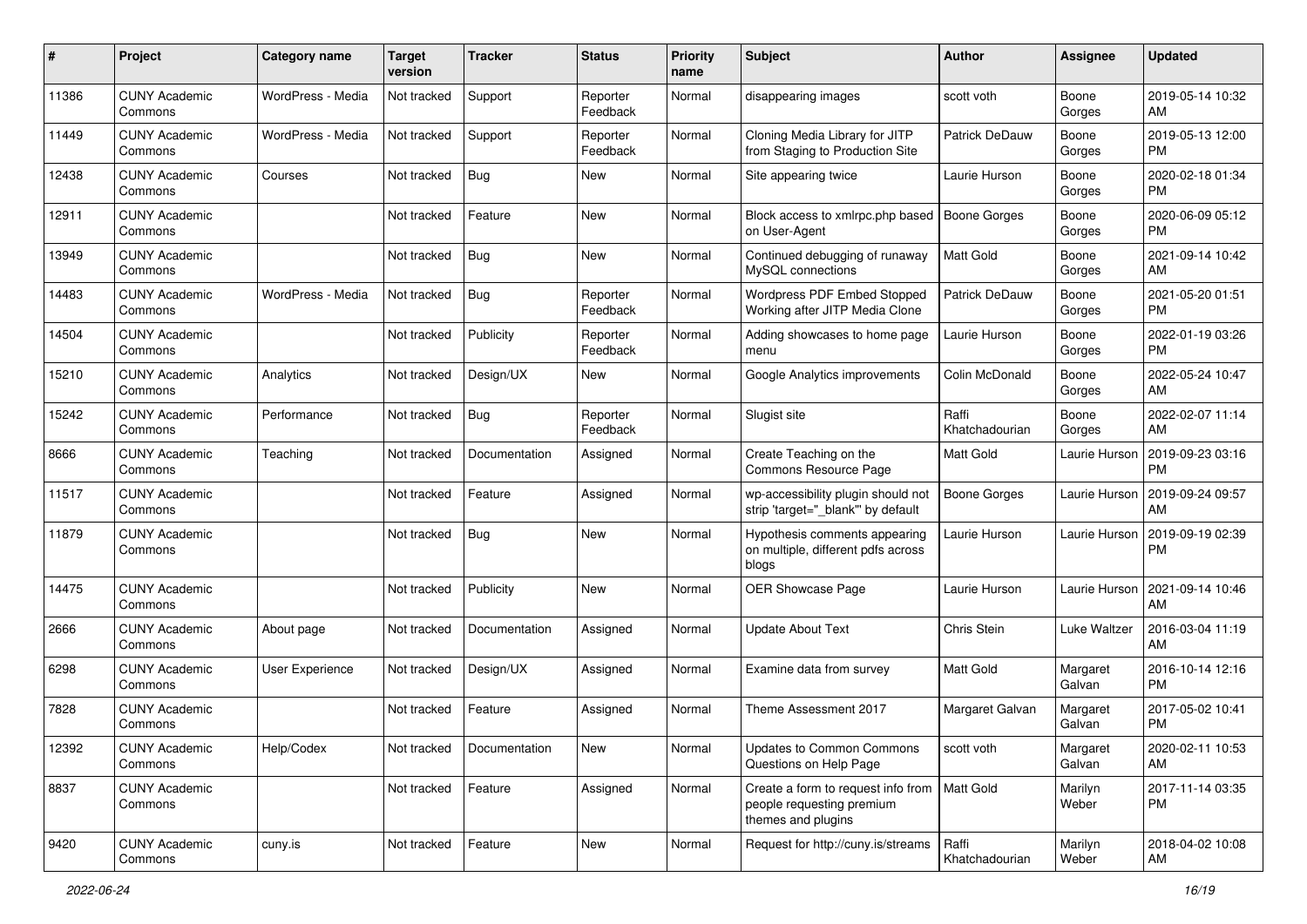| #     | <b>Project</b>                  | Category name            | <b>Target</b><br>version | <b>Tracker</b> | <b>Status</b>        | <b>Priority</b><br>name | <b>Subject</b>                                                                       | <b>Author</b>    | <b>Assignee</b>       | <b>Updated</b>                |
|-------|---------------------------------|--------------------------|--------------------------|----------------|----------------------|-------------------------|--------------------------------------------------------------------------------------|------------------|-----------------------|-------------------------------|
| 12382 | <b>CUNY Academic</b><br>Commons | Membership               | Not tracked              | Support        | <b>New</b>           | Normal                  | Email request change                                                                 | Marilyn Weber    | Marilyn<br>Weber      | 2020-02-06 12:56<br><b>PM</b> |
| 2175  | <b>CUNY Academic</b><br>Commons | WordPress (misc)         | Not tracked              | Support        | Assigned             | Normal                  | Subscibe 2 vs. Jetpack<br>subscription options                                       | local admin      | Matt Gold             | 2016-01-26 04:58<br><b>PM</b> |
| 3657  | <b>CUNY Academic</b><br>Commons | WordPress (misc)         | Not tracked              | Feature        | <b>New</b>           | Normal                  | Create alert for GC email<br>addresses                                               | Matt Gold        | Matt Gold             | 2016-04-14 11:29<br><b>PM</b> |
| 4972  | <b>CUNY Academic</b><br>Commons | Analytics                | Not tracked              | Bug            | <b>New</b>           | Normal                  | <b>Newsletter Analytics</b>                                                          | Stephen Real     | Matt Gold             | 2015-12-09 12:54<br><b>PM</b> |
| 8607  | <b>CUNY Academic</b><br>Commons |                          | Not tracked              | Support        | <b>New</b>           | Normal                  | Paypal?                                                                              | Marilyn Weber    | Matt Gold             | 2018-05-15 01:37<br><b>PM</b> |
| 8898  | <b>CUNY Academic</b><br>Commons | Social Paper             | Not tracked              | Feature        | Assigned             | Normal                  | Usage data on docs and social<br>paper                                               | Matt Gold        | Matt Gold             | 2017-11-16 11:32<br>AM        |
| 9015  | <b>CUNY Academic</b><br>Commons | Groups (misc)            | Not tracked              | Outreach       | Assigned             | Normal                  | Email group admins the email<br>addresses of their groups                            | <b>Matt Gold</b> | <b>Matt Gold</b>      | 2018-01-02 09:54<br>AM        |
| 10839 | <b>CUNY Academic</b><br>Commons | About page               | Not tracked              | Support        | <b>New</b>           | Normal                  | <b>Mission Statement Needs</b><br>Revision                                           | scott voth       | Matt Gold             | 2018-12-26 10:58<br>AM        |
| 11493 | <b>CUNY Academic</b><br>Commons | Domain Mapping           | Not tracked              | Support        | Reporter<br>Feedback | Normal                  | Domain Mapping Request - Talia<br>Schaffer                                           | scott voth       | Matt Gold             | 2019-08-06 08:39<br>AM        |
| 11545 | <b>CUNY Academic</b><br>Commons | <b>WordPress Plugins</b> | Not tracked              | Support        | <b>New</b>           | Normal                  | <b>Twitter searches in WordPress</b>                                                 | Gina Cherry      | <b>Matt Gold</b>      | 2019-09-23 01:03<br><b>PM</b> |
| 12484 | <b>CUNY Academic</b><br>Commons |                          | Not tracked              | Support        | Reporter<br>Feedback | Normal                  | Sign up Code for COIL Course<br>starting in March                                    | Laurie Hurson    | Matt Gold             | 2020-03-02 02:26<br><b>PM</b> |
| 8902  | <b>CUNY Academic</b><br>Commons | Design                   | Not tracked              | Feature        | Assigned             | Normal                  | Report back on research on<br><b>BuddyPress themes</b>                               | Matt Gold        | Michael Smith         | 2017-11-10 12:31<br><b>PM</b> |
| 11393 | <b>CUNY Academic</b><br>Commons |                          | Not tracked              | Publicity      | <b>New</b>           | Normal                  | After 1.15 release, ceate a hero<br>slide and post about adding a site<br>to a group | scott voth       | Patrick<br>Sweeney    | 2019-05-14 10:32<br>AM        |
| 3369  | <b>CUNY Academic</b><br>Commons | Reply By Email           | Not tracked              | Outreach       | Hold                 | Normal                  | Release reply by email to WP<br>plugin directory                                     | Matt Gold        | Raymond<br>Hoh        | 2016-03-01 12:46<br><b>PM</b> |
| 6671  | <b>CUNY Academic</b><br>Commons | Reply By Email           | Not tracked              | <b>Bug</b>     | Assigned             | Normal                  | 'Post too often" RBE error<br>message                                                | <b>Matt Gold</b> | Raymond<br><b>Hoh</b> | 2016-11-11 09:55<br>AM        |
| 6995  | <b>CUNY Academic</b><br>Commons | Home Page                | Not tracked              | <b>Bug</b>     | Assigned             | Normal                  | member filter on homepage not<br>working                                             | <b>Matt Gold</b> | Raymond<br><b>Hoh</b> | 2016-12-11 09:46<br><b>PM</b> |
| 7928  | <b>CUNY Academic</b><br>Commons | Group Forums             | Not tracked              | Bug            | <b>New</b>           | Normal                  | Duplicate Forum post                                                                 | Luke Waltzer     | Raymond<br><b>Hoh</b> | 2017-04-11 09:27<br><b>PM</b> |
| 8976  | <b>CUNY Academic</b><br>Commons | Reply By Email           | Not tracked              | Feature        | Assigned             | Normal                  | Package RBE new topics<br>posting?                                                   | <b>Matt Gold</b> | Raymond<br><b>Hoh</b> | 2017-12-04 02:34<br><b>PM</b> |
| 8991  | <b>CUNY Academic</b><br>Commons | Reply By Email           | Not tracked              | Bug            | Hold                 | Normal                  | RBE duplicate email message<br>issue                                                 | Matt Gold        | Raymond<br>Hoh        | 2018-02-18 08:53<br><b>PM</b> |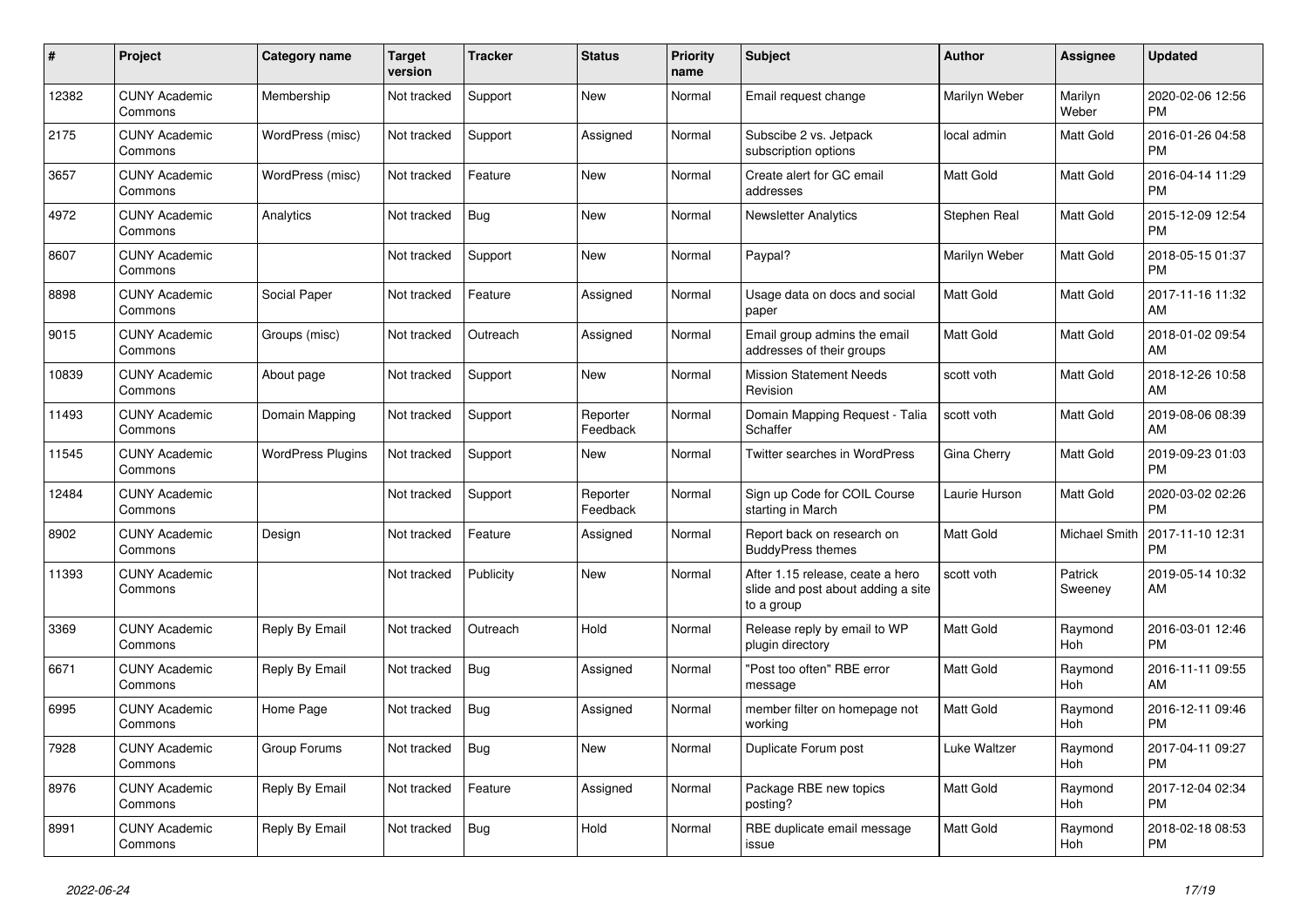| #     | <b>Project</b>                  | <b>Category name</b>     | <b>Target</b><br>version | Tracker    | <b>Status</b>        | <b>Priority</b><br>name | <b>Subject</b>                                                        | <b>Author</b>    | Assignee              | <b>Updated</b>                |
|-------|---------------------------------|--------------------------|--------------------------|------------|----------------------|-------------------------|-----------------------------------------------------------------------|------------------|-----------------------|-------------------------------|
| 9060  | <b>CUNY Academic</b><br>Commons | Commons In A Box         | Not tracked              | Bug        | Hold                 | Normal                  | Problems with CBox image library<br>/ upload                          | Lisa Rhody       | Raymond<br>Hoh        | 2018-01-10 03:26<br><b>PM</b> |
| 9346  | <b>CUNY Academic</b><br>Commons | WordPress (misc)         | Not tracked              | Bug        | <b>New</b>           | Normal                  | Clone cetls.bmcc.cuny.edu for<br>development                          | Owen Roberts     | Raymond<br><b>Hoh</b> | 2018-03-06 05:35<br>PM        |
| 9729  | <b>CUNY Academic</b><br>Commons | <b>SEO</b>               | Not tracked              | Support    | New                  | Normal                  | 503 Errors showing on<br>newlaborforum.cuny.edu                       | Diane Krauthamer | Raymond<br>Hoh        | 2018-05-22 04:48<br>PM        |
| 10262 | <b>CUNY Academic</b><br>Commons |                          | Not tracked              | Bug        | Reporter<br>Feedback | Normal                  | Newsletter Plugin: Broken Image<br>at Bottom of All Newsletters       | Mark Webb        | Raymond<br>Hoh        | 2018-08-30 05:17<br><b>PM</b> |
| 11149 | <b>CUNY Academic</b><br>Commons |                          | Not tracked              | Support    | Reporter<br>Feedback | Normal                  | comments getting blocked                                              | Marilyn Weber    | Raymond<br>Hoh        | 2019-03-26 11:40<br>AM        |
| 11624 | <b>CUNY Academic</b><br>Commons | WordPress (misc)         | Not tracked              | Support    | New                  | Normal                  | Change pages into posts or swap<br>database for a Commons site?       | Stephen Klein    | Raymond<br>Hoh        | 2019-07-09 11:04<br>AM        |
| 12004 | <b>CUNY Academic</b><br>Commons |                          | Not tracked              | Support    | Reporter<br>Feedback | Normal                  | Notifications for spam blog<br>comments                               | Gina Cherry      | Raymond<br>Hoh        | 2019-11-01 12:05<br><b>PM</b> |
| 12741 | <b>CUNY Academic</b><br>Commons | <b>WordPress Plugins</b> | Not tracked              | Support    | Reporter<br>Feedback | Normal                  | Tableau Public Viz Block                                              | Marilyn Weber    | Raymond<br>Hoh        | 2020-05-12 11:00<br>AM        |
| 13286 | <b>CUNY Academic</b><br>Commons |                          | Not tracked              | Support    | New                  | Normal                  | problem connecting with<br>WordPress app                              | Marilyn Weber    | Raymond<br>Hoh        | 2020-09-08 11:16<br>AM        |
| 13328 | <b>CUNY Academic</b><br>Commons | Group Forums             | Not tracked              | <b>Bug</b> | Reporter<br>Feedback | Normal                  | cross-posting in two related<br>groups                                | Marilyn Weber    | Raymond<br><b>Hoh</b> | 2020-09-15 10:39<br><b>PM</b> |
| 13430 | <b>CUNY Academic</b><br>Commons | Reply By Email           | Not tracked              | Bug        | New                  | Normal                  | Delay in RBE                                                          | Luke Waltzer     | Raymond<br>Hoh        | 2020-10-13 11:16<br>AM        |
| 14983 | <b>CUNY Academic</b><br>Commons | WordPress (misc)         | Not tracked              | Support    | Reporter<br>Feedback | Normal                  | 'Read More" tag not working                                           | Rebecca Krisel   | Raymond<br>Hoh        | 2021-11-23 01:17<br><b>PM</b> |
| 14994 | <b>CUNY Academic</b><br>Commons | cdev.gc.cuny.edu         | Not tracked              | Support    | In Progress          | Normal                  | Clear Cache on CDEV                                                   | scott voth       | Raymond<br>Hoh        | 2021-12-07 03:51<br><b>PM</b> |
| 4027  | <b>CUNY Academic</b><br>Commons | Commons In A Box         | Not tracked              | Design/UX  | Assigned             | Normal                  | Usability review of CBOX update<br>procedures                         | Matt Gold        | Samantha<br>Raddatz   | 2015-05-11 06:36<br><b>PM</b> |
| 4235  | <b>CUNY Academic</b><br>Commons |                          | Not tracked              | Design/UX  | Assigned             | Normal                  | Explore user experience around<br>comments on forum topics vs<br>docs | Matt Gold        | Samantha<br>Raddatz   | 2015-07-21 10:23<br>AM        |
| 4986  | <b>CUNY Academic</b><br>Commons | ZenDesk                  | Not tracked              | Support    | Assigned             | Normal                  | Prepare documentation for<br>Zendesk re web widget                    | Matt Gold        | Samantha<br>Raddatz   | 2016-02-25 03:09<br>PM        |
| 5298  | <b>CUNY Academic</b><br>Commons |                          | Not tracked              | Publicity  | <b>New</b>           | Normal                  | Survey Pop-Up Text                                                    | Samantha Raddatz | Samantha<br>Raddatz   | 2016-03-22 12:27<br><b>PM</b> |
| 5317  | <b>CUNY Academic</b><br>Commons | Group Blogs              | Not tracked              | Bug        | Reporter<br>Feedback | Normal                  | Notifications of New Post Didn't<br>Come                              | Luke Waltzer     | Samantha<br>Raddatz   | 2016-03-21 10:41<br><b>PM</b> |
| 2612  | <b>CUNY Academic</b><br>Commons |                          | Not tracked              | Publicity  | Assigned             | Normal                  | Pinterest site for the Commons                                        | local admin      | Sarah<br>Morgano      | 2016-03-04 11:19<br>AM        |